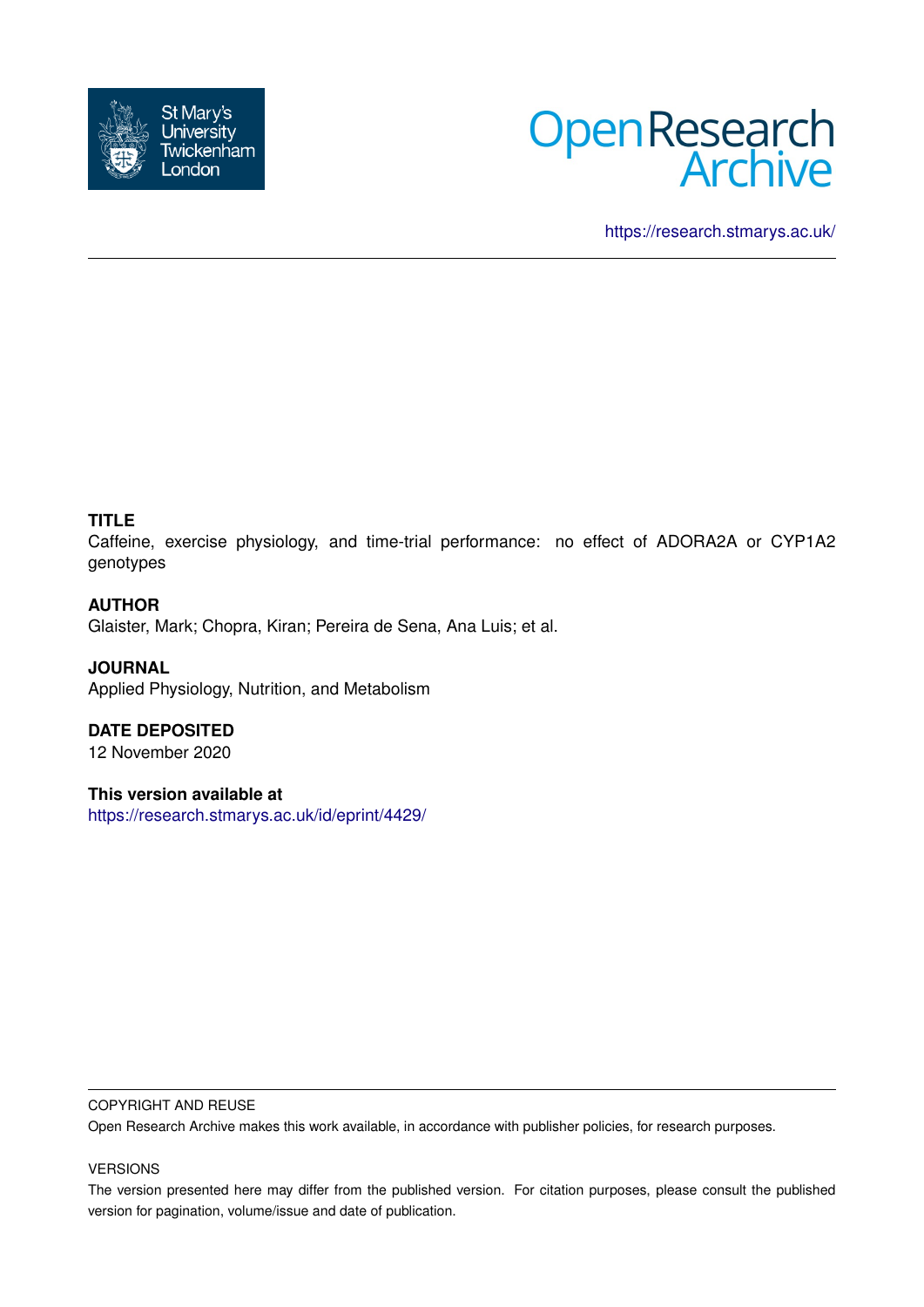# **Caffeine, exercise physiology, and time-trial performance: no effect of** *ADORA2A* **or** *CYP1A2* **genotypes**

MARK GLAISTER, KIRAN CHOPRA, ANA LUÍS PEREIRA DE SENA, CASSIE STERNBACH, LIRIDON MORINA, YIANNIS MAVROMMATIS

Faculty of Sport, Health, and Applied Sciences, St Mary's University, Strawberry Hill, Twickenham, UK.

# **Corresponding Author:**

Dr Mark Glaister, Faculty of Sport, Health, and Applied Sciences, St. Mary's University, Waldegrave Road, Strawberry Hill, Twickenham, UK, TW1 4SX.

Tel: (+44)208 240 4012

Fax: (+44)208 240 4212

## E-mail addresses

Mark Glaister: [mark.glaister@stmarys.ac.uk](mailto:mark.glaister@stmarys.ac.uk)

Kiran Chopra: [kiranchopra95@gmail.com](mailto:kiranchopra95@gmail.com)

Ana L Pereira De Sena: [senagame@gmail.com](mailto:senagame@gmail.com)

Cassie Sternbach: [cassiesternbach@yahoo.com](mailto:cassiesternbach@yahoo.com)

Liridon Morina: [161528@live.stmarys.ac.uk](mailto:161528@live.stmarys.ac.uk)

Yiannis Mavrommatis: [yiannis.mavrommatis@stmarys.ac.uk](mailto:yiannis.mavrommatis@stmarys.ac.uk)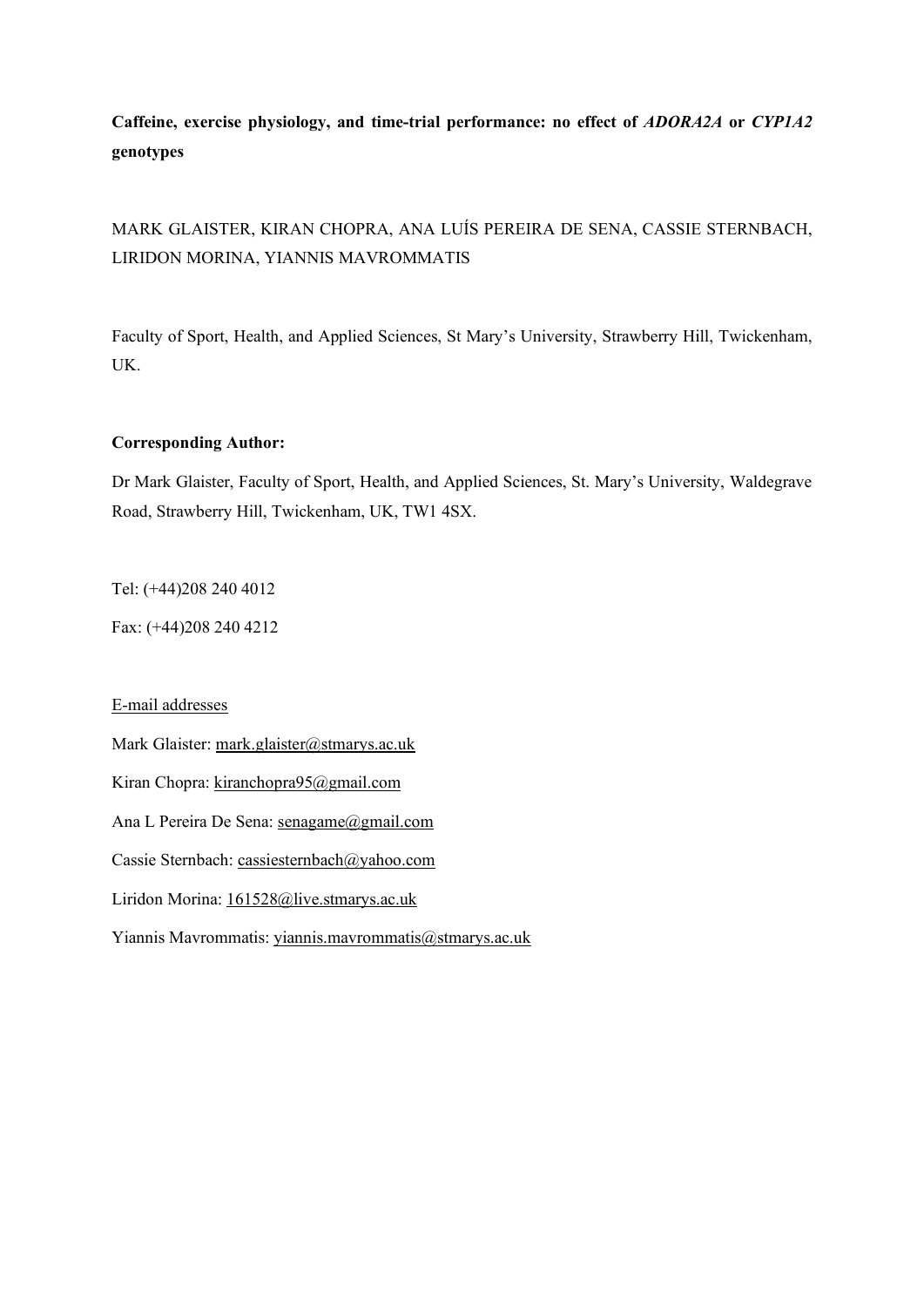#### **ABSTRACT**

The aim of this study was to investigate the influence of *ADORA2A* and *CYP1A2* genotypes on the physiological and ergogenic effects of caffeine. Sixty-six male cyclists were screened for *ADORA2A* and *CYP1A2* genotypes; with 40 taking part subsequently in a randomised, double-blind, placebocontrolled study. Trial 1 was used to establish the  $\rm\dot{VO}_2$ -power output relationship and  $\rm\dot{VO}_{2max}$ . In trials 2 and 3, participants ingested 5 mg·kg-1 of caffeine or placebo one hour before completing a submaximal incremental cycling test, followed by a time-trial  $\sim$  30 mins). Relative to placebo, caffeine led to a significant reduction in time to complete the time-trial (caffeine:  $29.7 \pm 1.8$  mins; placebo:  $30.8 \pm 2.3$ mins); but there was no effect of genotype. During submaximal exercise, caffeine reduced mean heart rate by  $2.9 \pm 3.7$  b·min<sup>-1</sup>, with effects dissipating as exercise intensity increased. Caffeine also significantly reduced perceived exertion by  $0.5 \pm 0.8$ , and increased blood lactate by  $0.29 \pm 0.42$ mmol·L<sup>-1</sup>, respiratory exchange ratio by  $0.013 \pm 0.032$ , and minute ventilation by  $3.1 \pm 6.8$  L·min<sup>-1</sup>. Nonetheless, there were no supplement  $\times$  genotype interactions. In conclusion, caffeine influences physiological responses to submaximal exercise and improves time-trial performance irrespective of *ADORA2A* or *CYP1A2* genotypes.

#### **Novelty**

- Caffeine affects physiological responses at rest and during submaximal exercise independent of *ADORA2A* or *CYP1A2* genotypes.
- Variability in the effect of caffeine on time-trial performance is not explained by *ADORA2A* or *CYP1A2* genotypes.

**Key words**: Genetics; coffee; ergogenic; endurance exercise, cycling; cardiorespiratory.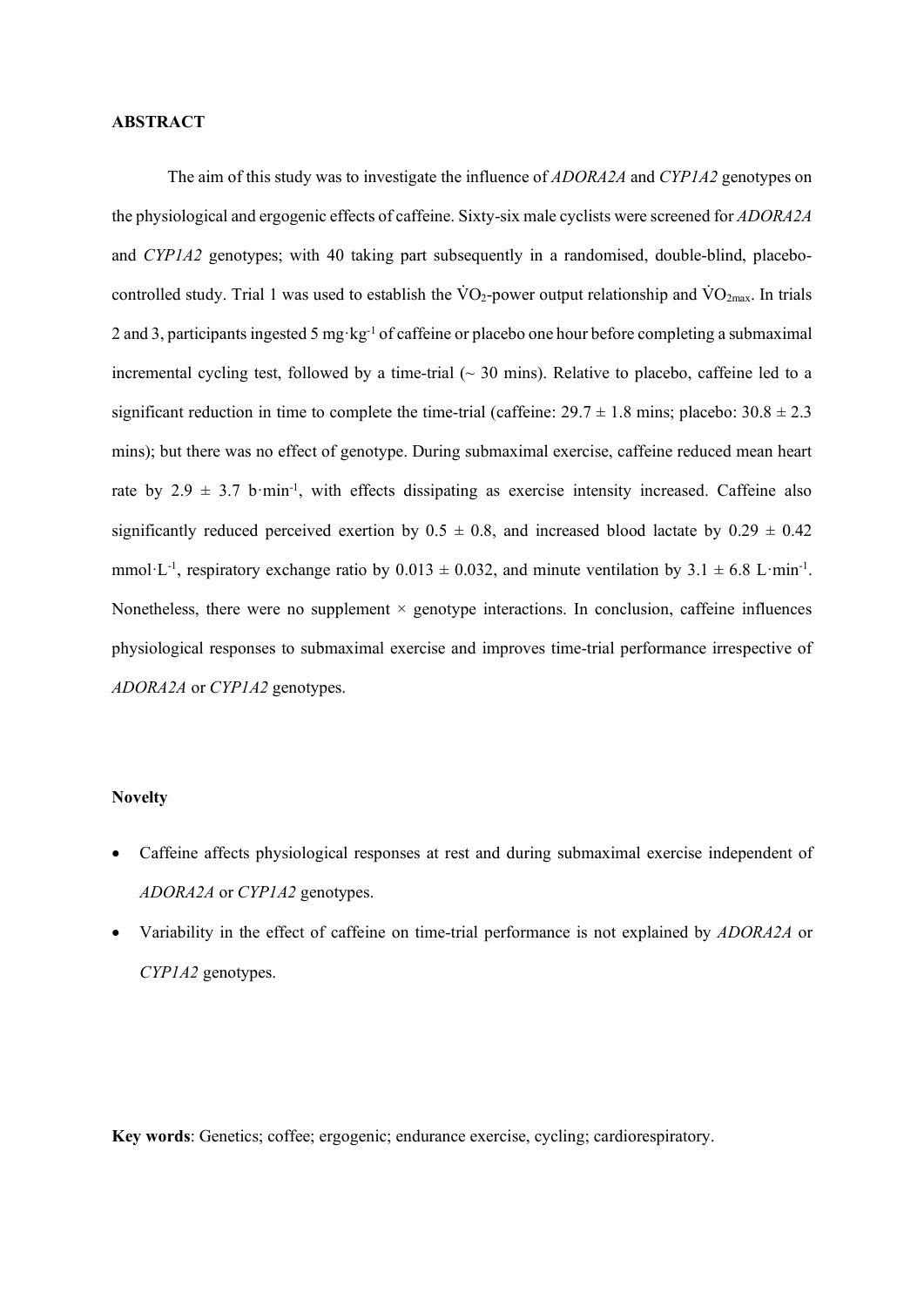# **Introduction**

Caffeine (1,3,7-trimethylxanthine) is a psychoactive stimulant consumed by most adults (usually in the form of coffee, tea, cola, or energy drinks) as a means of elevating mood, enhancing concentration, increasing wakefulness, improving alertness, and reducing fatigue (Fredholm et al. 1999; Burke 2008). There is evidence also that around 74% of athletes consume caffeine prior to exercise as a means of enhancing performance, with the greatest prevalence in athletes engaged in events requiring sustained bouts of moderate to high-intensity aerobic exercise (Del Coso et al. 2011). Indeed, a dose of  $3 - 6$  mg·kg<sup>-1</sup>, consumed  $30 - 90$  minutes prior to closed-loop time-trials lasting  $\geq 5$  minutes, has been shown to improve performance by approximately 4.5% (Glaister and Moir, 2019).

The mechanism by which caffeine enhances aerobic exercise performance appears to be due, most likely, to the ability of caffeine to act as an adenosine receptor antagonist (Kalmar 2005). Adenosine is a ubiquitous extracellular signalling molecule, the concentration of which increases during exercise due to the breakdown of adenosine triphosphate in energy metabolism (Layland et al. 2014). Adenosine exerts its effects on human physiology by interacting with four G protein-coupled receptors labelled  $A_1$ ,  $A_{2A}$ ,  $A_{2B}$ , and  $A_3$ . For a full review of the physiological effects of each of the receptor subtypes, see Fredholm et al. (2011). However, at present, differential effects of the various adenosine receptor subtypes, coupled with individual variability in receptor density and sensitivity, means that the precise mechanism(s) by which caffeine influences exercise performance remains elusive.

Despite the significant effect of caffeine on aerobic exercise performance, there are reports of considerable individual variability in the magnitude of the response, with some individuals experiencing an ergolytic effect (Guest et al. 2018; Pickering and Kiely 2018; Southward et al. 2018). Potential reasons to explain between-subject variability in the response to caffeine include habituation, method of caffeine ingestion, dosage, training status, and timing of caffeine ingestion (Southward et al. 2018).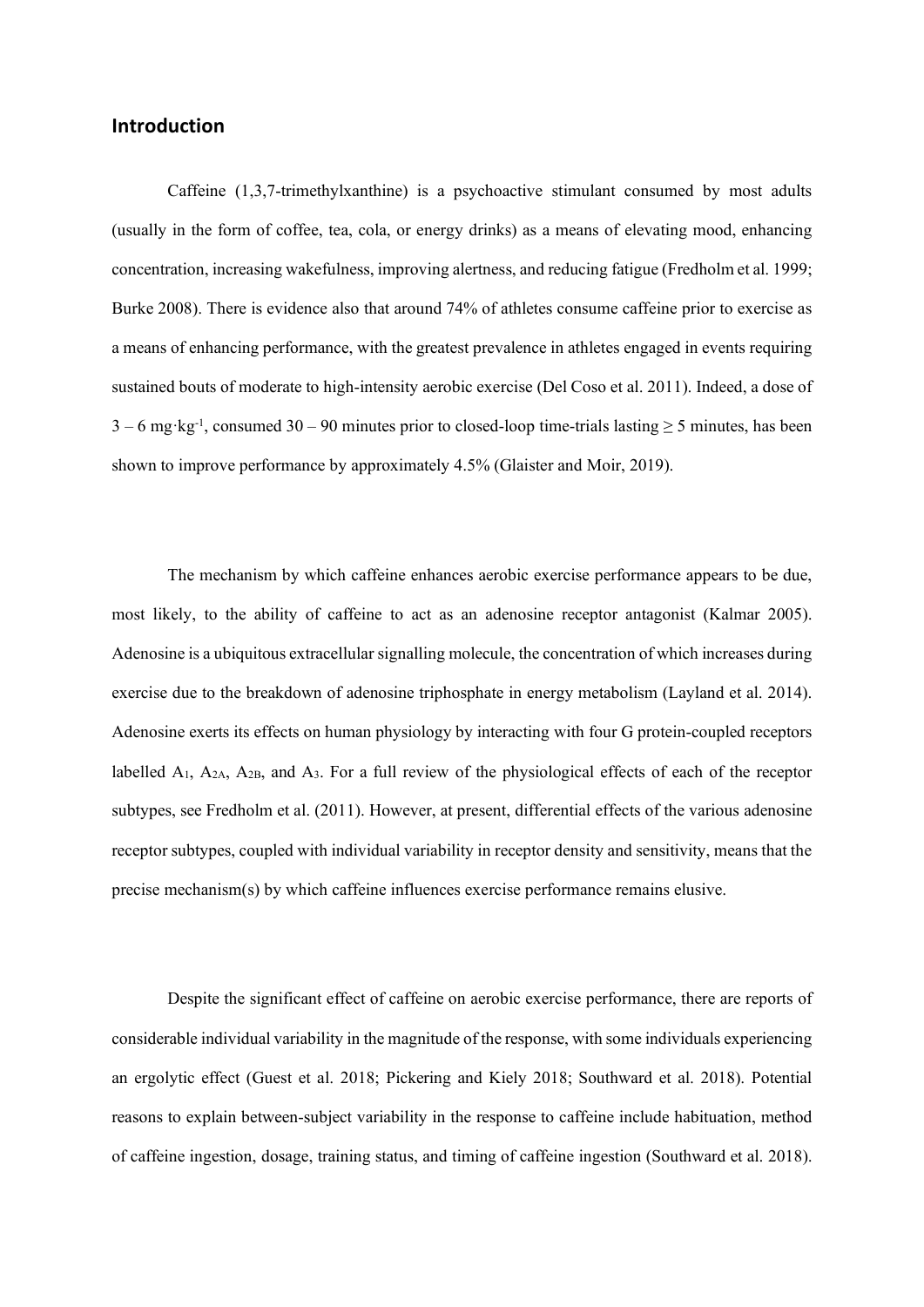Evidence in support of each of these confounding factors is conflicting and, as such, care should be taken by researchers to avoid confirmatory bias. Indeed, the absence of a clear effect of any of the above has led researchers to consider whether between-subject variability in the performance response to caffeine is more likely to be explained by a genetic component, with the most probable candidates being the *ADORA2A* and *CYP1A2* genes (Fulton et al. 2018; Southward et al. 2018).

The *ADORA2A* gene encodes for the A<sub>2A</sub> adenosine receptors with approximately 45% of individuals having the CT genotype, while the CC and TT genotypes have a fairly equal distribution (20 – 30%) (Southward et al. 2018). In a recent systematic review, Fulton et al. (2018) reported that individuals with the TT genotype were associated with lower habitual caffeine intakes and a greater anxiogenic response to caffeine. In terms of aerobic exercise performance, in the only studies to date, Carswell et al. (2020) reported no influence of *ADORA2A* genotype on the ergogenic effect of caffeine on 15 min cycling time-trial performance; whereas Loy et al. (2015) (pilot study conducted on twelve women with high self-reported caffeine sensitivity and low daily caffeine consumption) reported that caffeine improved 10-minute cycling time-trial performance for  $TT$  genotypes (n = 6), but was ergolytic for all but one of the C-allele carriers (CC and CT genotypes).

In contrast to the above, the potential role of the *CYP1A2* gene in the ergogenic response to caffeine appears to lie in the ability of the gene to influence the rate of caffeine metabolism. Caffeine metabolism occurs primarily in the cytochrome P450 system in the liver and mostly (> 90%) by the *CYP1A2* enzyme (Nehlig 2018). Individuals possessing the wildtype (AA) variant of the gene (~40% of the population) are classified as 'fast metabolisers', whereas, those with the CC genotype (~10% of the population) are classified as 'slow metabolisers' (Southward et al. 2018). Despite this apparent clear distinction, the effect of variations in *CYP1A2* genotype on the rate of caffeine metabolism (typical halflife of 4 – 6 hours) has not been resolved (Southward et al. 2018). Moreover, given that caffeine exerts its effects in advance of its metabolism and that ergogenic effects have been observed often in relatively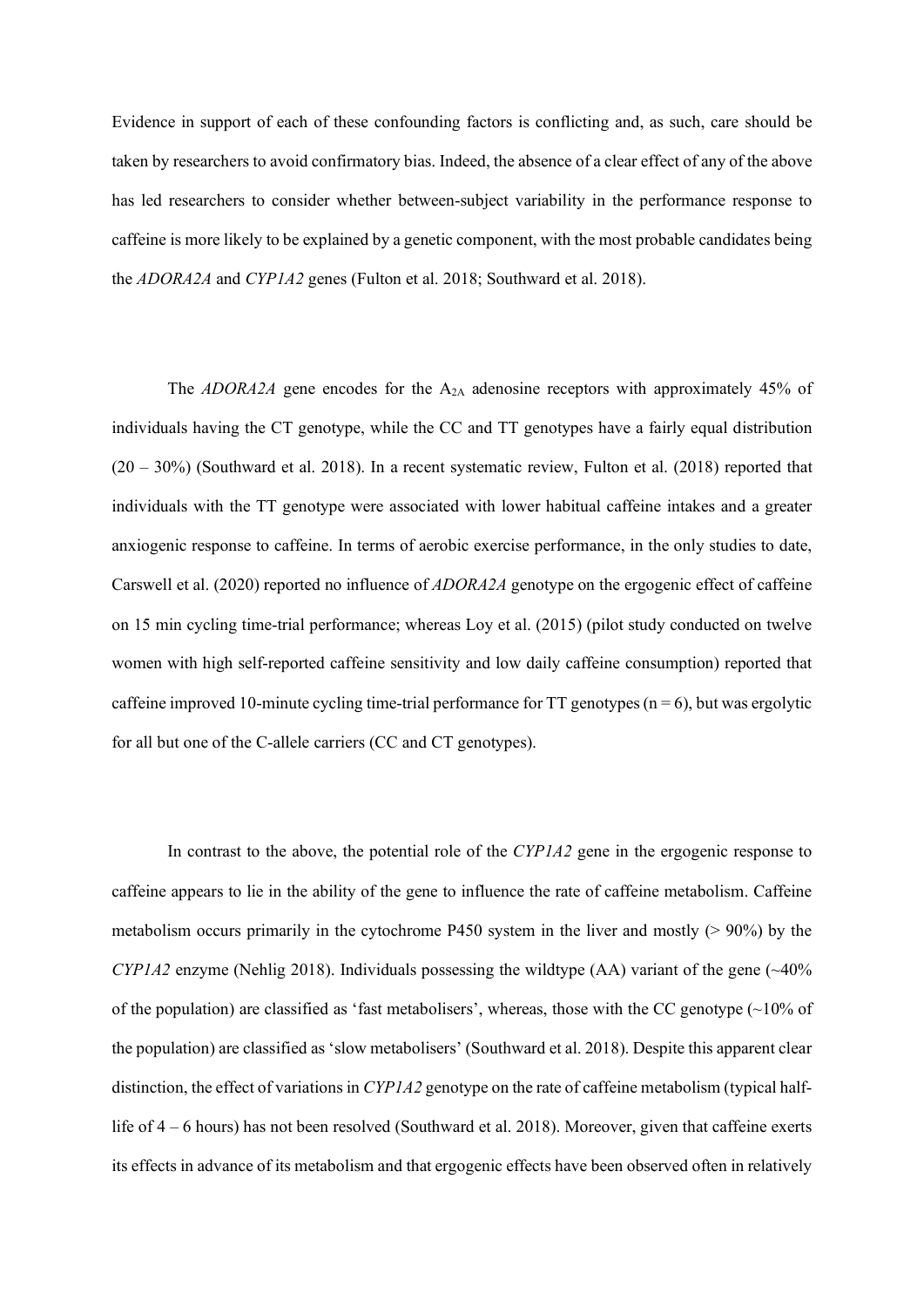short (< 1 hour) time-trials (Glaister and Moir 2019), it is difficult to reconcile the mechanism by which the *CYP1A2* gene would influence the response. Nevertheless, there are some discrepant findings (Fulton et al. 2018; Carswell et al. 2020; Spineli et al. 2020), and in the largest studies to date, Spineli et al. (2020) reported significant effects of caffeine (6  $mg \, \text{kg}^{-1}$ ) on endurance performance in adolescents (Yo-Yo Intermittent Recovery Test) independent of *CYP1A2* genotype; whereas Guest et al. (2018) reported differential effects of caffeine (4 mg·kg-1) on 10 km cycling time-trial performance based on *CYP1A2* genotype, with a significant positive effect in individuals with the AA genotype and a significant negative effect in those with the CC genotype.

In addition to its effects on aerobic exercise performance, caffeine has been found to influence physiological responses to exercise independent of any performance-associated responses (Glaister and Gissane 2018). During fixed intensity submaximal  $(60 - 85\% \text{ VO}_{2\text{max}})$  exercise, using the same dosing strategy highlighted above, caffeine has been found to suppress ratings of perceived exertion (RPE) and increase minute ventilation  $(\dot{V}_E)$ , blood lactate ([BLa]), and blood glucose ([BGl]) (Glaister and Gissane 2018). If the effect of caffeine on exercise performance is influenced by *ADORA2A* and *CYP1A2* genotypes, then those same genes are likely also to influence physiological responses to caffeine. The aim of the present study was therefore to investigate the influence of *ADORA2A* and *CYP1A2* genotypes on physiological and performance responses to caffeine supplementation.

# **Materials and methods**

## **Participants**

Sixty-six male cyclists capable of maintaining a pace of at least  $30 \text{ km} \cdot \text{h}^{-1}$  for  $20 \text{ km}$  (arbitrary inclusion criterion) volunteered to participate in the genotype screening phase (Phase I) of this study. Prior to screening, participants received written and verbal instructions regarding the nature of the investigation and completed a short questionnaire, which indicated that all had been actively involved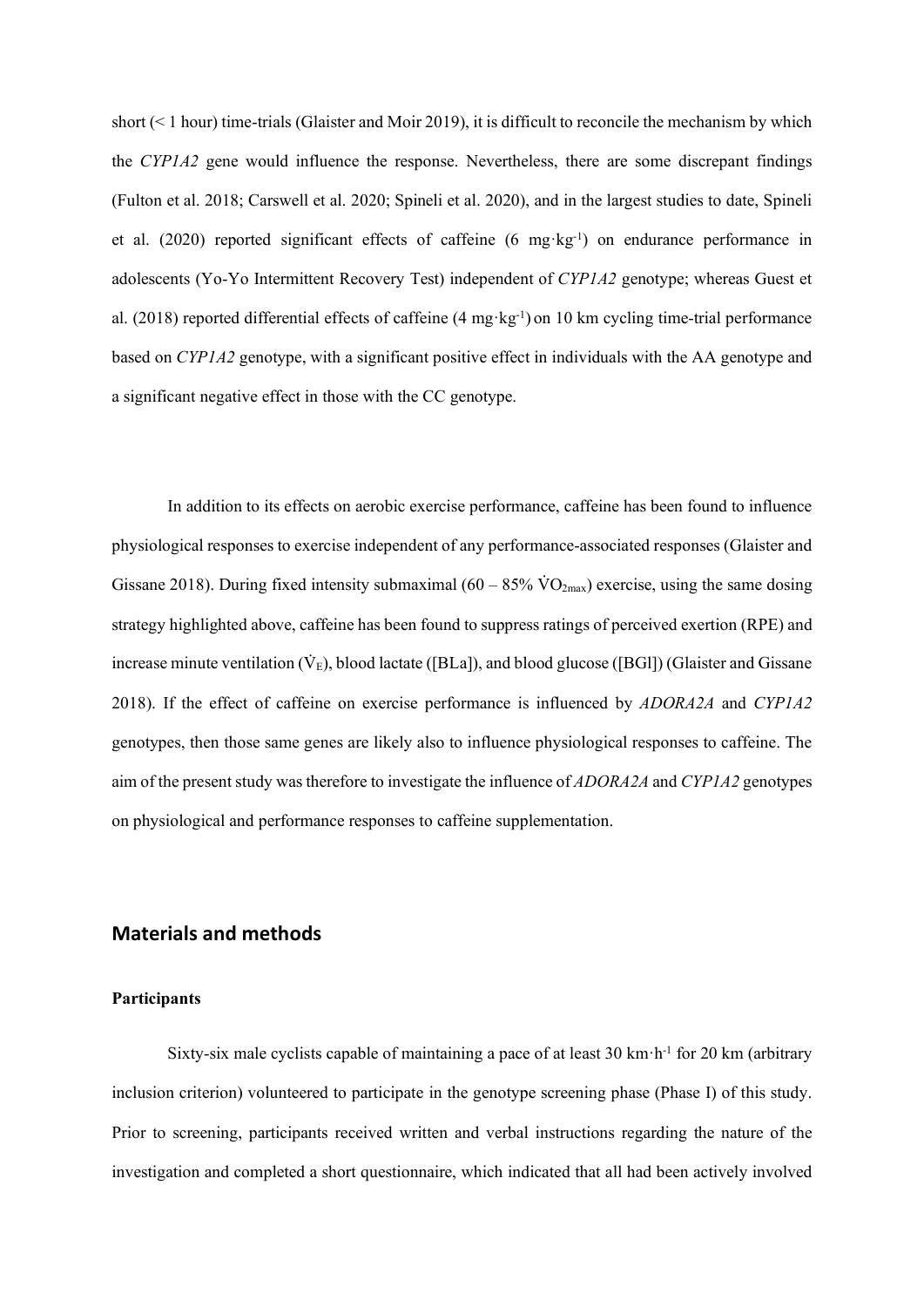in cycling for approximately  $10.3 \pm 7.9$  years and that 38 had, at some time, used caffeine as a means of enhancing their cycling performance. Prior to commencement, all participants provided written informed consent. Means ± standard deviation for age, height, and body mass of the participants were:  $41.9 \pm 8.6$  years,  $1.79 \pm 0.08$  m, and  $76.3 \pm 8.9$  kg, respectively. Following genotype screening, 40 participants were then selected to participate in the experimental phase (Phase II) of the study. For the *ADORA2A* gene, participants were separated into the three genotype groups (CC, CT, and TT). In contrast, for the *CYP1A2* gene, due to the low frequency of CC genotypes, participants were separated into AA [wildtype] versus C-allele (AC or CC) carriers. Means  $\pm$  standard deviation for age, height, body mass,  $\rm{VO}_{2max}$ , and habitual caffeine consumption of the participants in Phase II are presented in Table 1. Participants in Phase II were instructed to avoid food and drink in the hour before each trial, and to refrain from strenuous exercise for 24 hours before each trial. Participants were provided with a list of dietary sources of caffeine and instructed to refrain from consuming these for 24 hours prior to each trial. Prior to the start of Trial 1, participants completed a health screening questionnaire. Participants also completed a 24 hr dietary recall and were instructed to follow that same diet prior to trials 2 and 3. Questionnaires were used to establish: 1) normal daily caffeine intake; and 2) if used for performance enhancement, the extent to which participants perceived that caffeine benefited them (choices were: not at all, a little bit, moderately, and a lot). Ethical approval for the study was granted by St Mary's University Ethics Committee.

## **Procedures**

#### *Phase I*

In Phase I of the study, participants provided 2 mL of saliva in a collection vial (SalivaGene collection module II, STRATEC Molecular, Berlin, Germany). A stabiliser, provided by the manufacturer, was then added to the saliva prior to the sample being stored at -20°C until DNA extraction. Genomic DNA was extracted using a commercial kit (PSP® SalivaGene 17 DNA Kit 1011; STRATEC Molecular, Berlin, Germany) in accordance with the manufacturer protocol. Quality and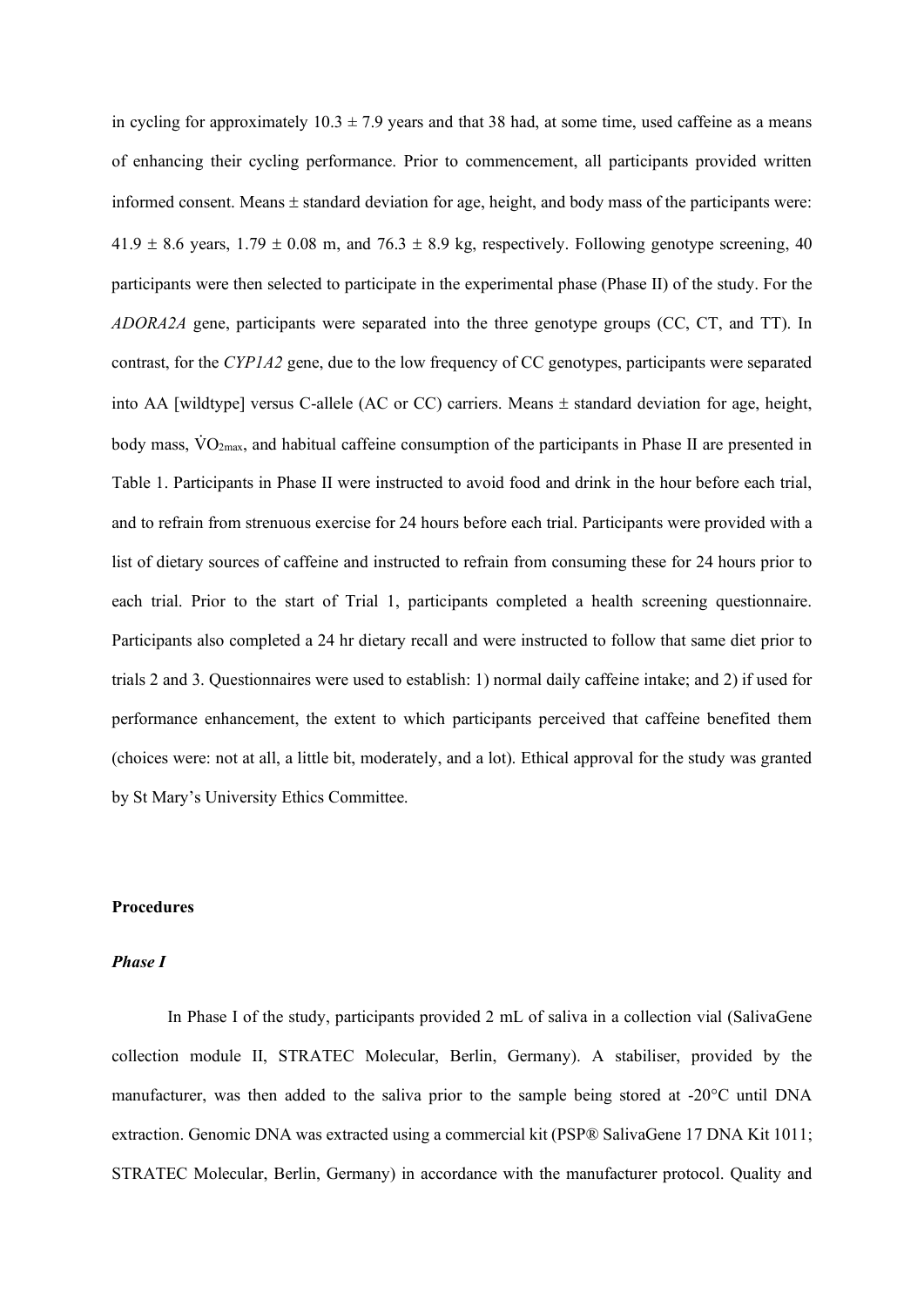quantity were assessed using a spectrophotometer (Nanodrop, ThermoFisher, Waltham, MA, USA). Genotyping was performed using TaqMan® single nucleotide polymorphism (SNP) genotyping assays with primers and probes pre-designed (Applied Biosystems, CA, USA) for rs5751876 (*ADORA2A*, assay code: C\_\_\_2446672\_50) and rs762551 (*CYP1A2*, assay code: C\_\_\_8881221\_40), and using a thermocycler (StepOnePlus; Applied Biosystems, CA, USA), with two technical replicates for each sample. The polymerase chain reaction amplification was performed under the conditions specified by the manufacturer. SNPs were accepted when the quality threshold was above 98%.

## *Phase II*

All Phase II trials were completed at approximately the same time of day in a laboratory maintained at a temperature of 18 $^{\circ}$ C. In Trial 1, on arrival at the laboratory, a 600 µL ear lobe capillary blood sample was collected in a lithium-heparin tube (Multivette; Starstedt AG & Co., Nümbrecht, Germany). Blood samples were centrifuged at 2000 g for 5 mins, with subsequently decanted plasma samples ( $\sim$ 200 µL) frozen at -80 $^{\circ}$ C until analysed for caffeine content. Participants then completed a submaximal incremental test on an electromagnetically-braked cycle ergometer (Lode Excalibur Sport; Groningen, Holland). The cycle ergometer was fitted with clipless pedals and participants cycled using their own cycling shoes. Prior to Trial 1, the ergometer was adjusted (saddle height and handlebar position) for each participant and the settings were noted for replication in trials 2 and 3. The starting intensity and increment size for each participant in Trial 1 was estimated, based upon feedback from participants regarding their typical race pace, to achieve 5-8 stages beginning at a [BLa] of around 1 mmol∙L-1 and ending with a [BLa] ≥ 4 mmol∙L-1. The duration of each increment was 3 minutes, and a 30 s break was provided at the end of each stage to enable a 20 µL blood sample to be obtained from the ear lobe via capillary puncture for the evaluation of [BLa] via an automated analyser (Biosen C-Line; EKF Diagnostic, Ebendorfer Chaussee, Barleben, Germany). The same analyser was used to also evaluate [BGl] in trials 2 and 3.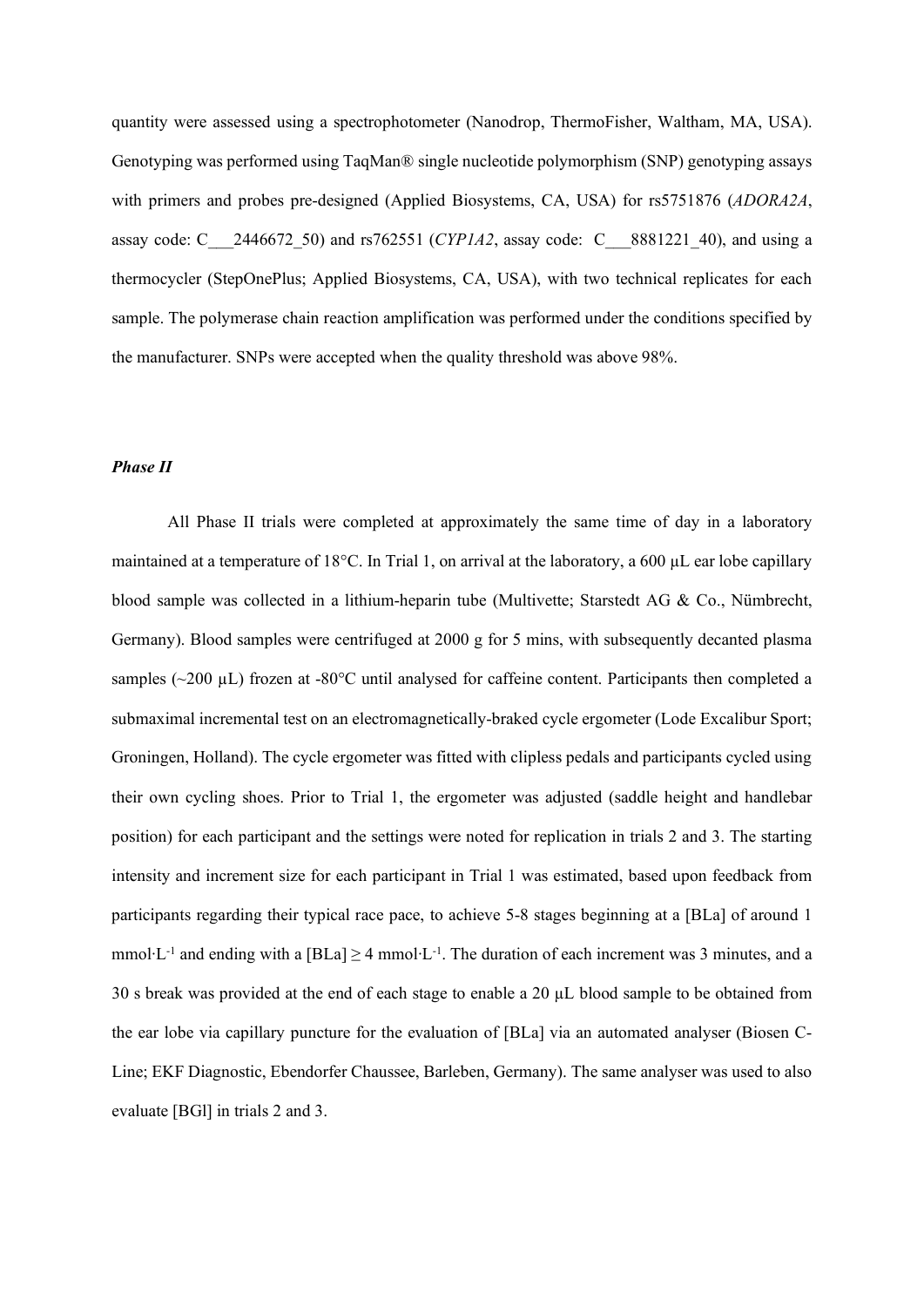To limit any effect of cadence on the [BLa] response to exercise (Vercruyssen et al. 2005), participants were given 30 s during the first stage of Trial 1 to achieve a comfortable cadence and were instructed to maintain this throughout all incremental tests (Trials 1-3). Heart rate was monitored at 5 s intervals throughout all trials using a heart rate monitor (Polar s610i; Polar Electro Oy, Kempele, Finland), and ratings of perceived exertion were recorded 15 s from the end of each incremental stage using a 15-point scale (Borg 1970). After five minutes of passive rest, participants completed a second incremental test (Trial 1 only), to determine  $\rm\dot{VO}_{2max}$ . The test used the same starting intensity and increment size as before; however, the duration of each increment was reduced to 1 minute. The test was terminated when participants reached volitional exhaustion, at which time a final [BLa] measurement was obtained.

Oxygen uptake  $(\dot{V}O_2)$  was monitored (breath-by-breath) throughout all trials using an on-line gas analyser (Oxycon Pro; Jaeger, Hoechberg, Germany). The analyser was calibrated before each trial using oxygen and carbon dioxide gases of known concentrations (Cryoservice; Worcester, UK) and the flowmeter was calibrated using a 3-litre syringe (Viasys Healthcare GmbH; Hoechberg, Germany). During all trials, participants breathed room air through a facemask (Hans Rudolph; Kansas City, MO, USA) that was secured in place by a head-cap assembly (Hans Rudolph; Kansas City, MO, USA).  $\rm \dot{V}O_2$ data were filtered to remove errant breaths caused by coughing, swallowing or sighing. A breath was considered to be errant if the value was outside four standard deviations of the local mean (the two breaths preceding and following the breath of interest). In Trial 1,  $\rm\dot{VO}_2$  data were subsequently averaged over the final 30 s of each submaximal stage, with linear regression used to establish the  $\rm\ddot{V}O_{2}$ -power output relationship for each participant.  $\rm\dot{VO}_{2max}$  was determined as the highest 30 s average  $\rm\dot{VO}_{2}$ recorded during the second incremental test of Trial 1 provided that at least two of the following criteria had been met: 1) A plateau in VO<sub>2</sub>; as determined by an increase of less than 2 ml⋅kg<sup>-1</sup>⋅min<sup>-1</sup> over the previous stage; 2) A respiratory exchange ratio (RER) ≥ 1.15; 3) A heart rate within 10 b∙min-1 of age predicted maximum; 4) A [BLa] ≥ 8 mmol⋅L<sup>-1</sup>. The power output at the end of the  $\rm\dot{VO}_{2max}$  test ( $W_{max}$ ) was used in the settings for the following time-trial. If participants terminated the  $\rm \ddot{V}O_{2max}$  test partway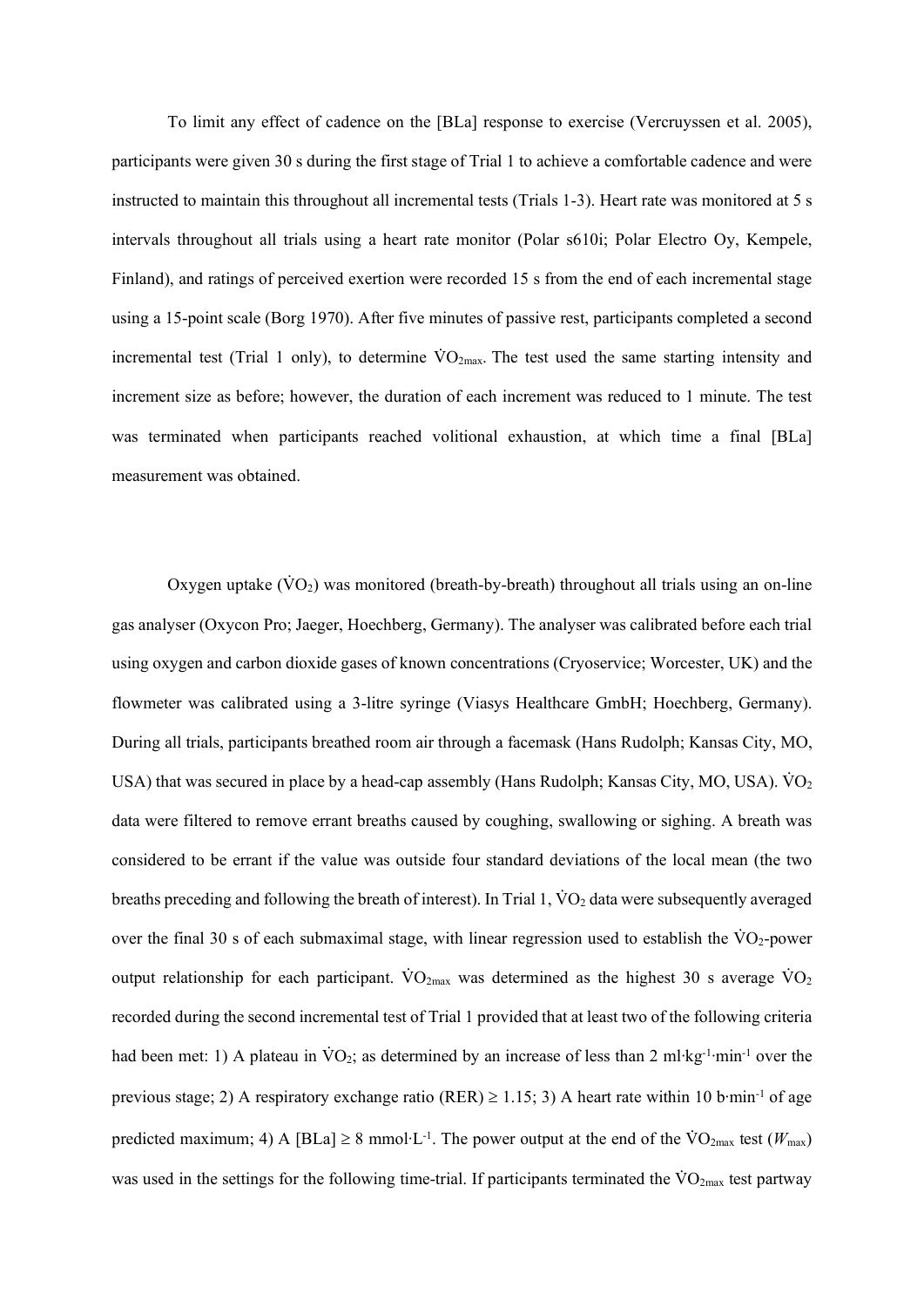through a stage, the fraction of time spent in that stage was multiplied by the size of the increment and added to the power output of the previous stage to determine  $W_{\text{max}}$  (Saunders et al. 2017).

Ten minutes after completion of the  $\rm\dot{VO}_{2max}$  test, participants completed a time-trial (for familiarisation purposes) in which they were required to complete a target amount of work equal to 25 mins at 85% of  $W_{\text{max}}$  (0.85  $\times$   $W_{\text{max}}$   $\times$  1500). The protocol was the same as that used by Saunders et al. (2017), and was based on a modified version of the protocol outlined by Jeukendrup et al. (2008). The test has been reported to have a test-retest coefficient of variation of  $3.0 \pm 2.3\%$  (Saunders et al. 2017). For the time-trial, the cycle ergometer was set to the cadence-dependent 'linear mode' with an 'α-factor' equal to  $(0.85 \times W_{\text{max}})/(95 \times 95)$ . In effect, the 'α-factor' was set so that participants were working at 85% *W*max when cycling at a cadence of 95 rpm. The same time-trial protocol was repeated in trials 2 and 3. In all instances, the only feedback visible to the participants was how much of the target energy demand remained.

Trials 2-3 followed a balanced, randomised, double-blind, placebo-controlled design in which participants completed a four-stage submaximal incremental test followed by a time-trial under caffeine and placebo supplemented conditions. On arrival at the laboratory, three blood pressure readings were obtained using an automated digital blood pressure monitor (i-C10, OMRON Healthcare Europe B.V. Hoofddorp, Netherlands). Participants then ingested a gelatine capsule containing either 5 mg∙kg-1 of caffeine (Blackburn Distributions Ltd., Burnley, UK), or placebo (maltodextrin: My Protein; Manchester, UK). After supplementation, participants rested for 40 minutes before the same blood pressure procedures were repeated, along with the collection of a 20 µL ear lobe capillary blood sample for the evaluation of [BLa] and [BGl], and a 600 µL capillary blood sample for the evaluation of plasma caffeine content. 55 minutes after supplementation, participants completed a four-stage (4-minute stages; 1-minute recovery between stages) submaximal incremental test at 40, 55, 70, and 85% of the power output required to elicit  $\rm\dot{VO}_{2max}$  (determined from the  $\rm\dot{VO}_{2}$ -power output relationship and  $\rm\dot{VO}_{2max}$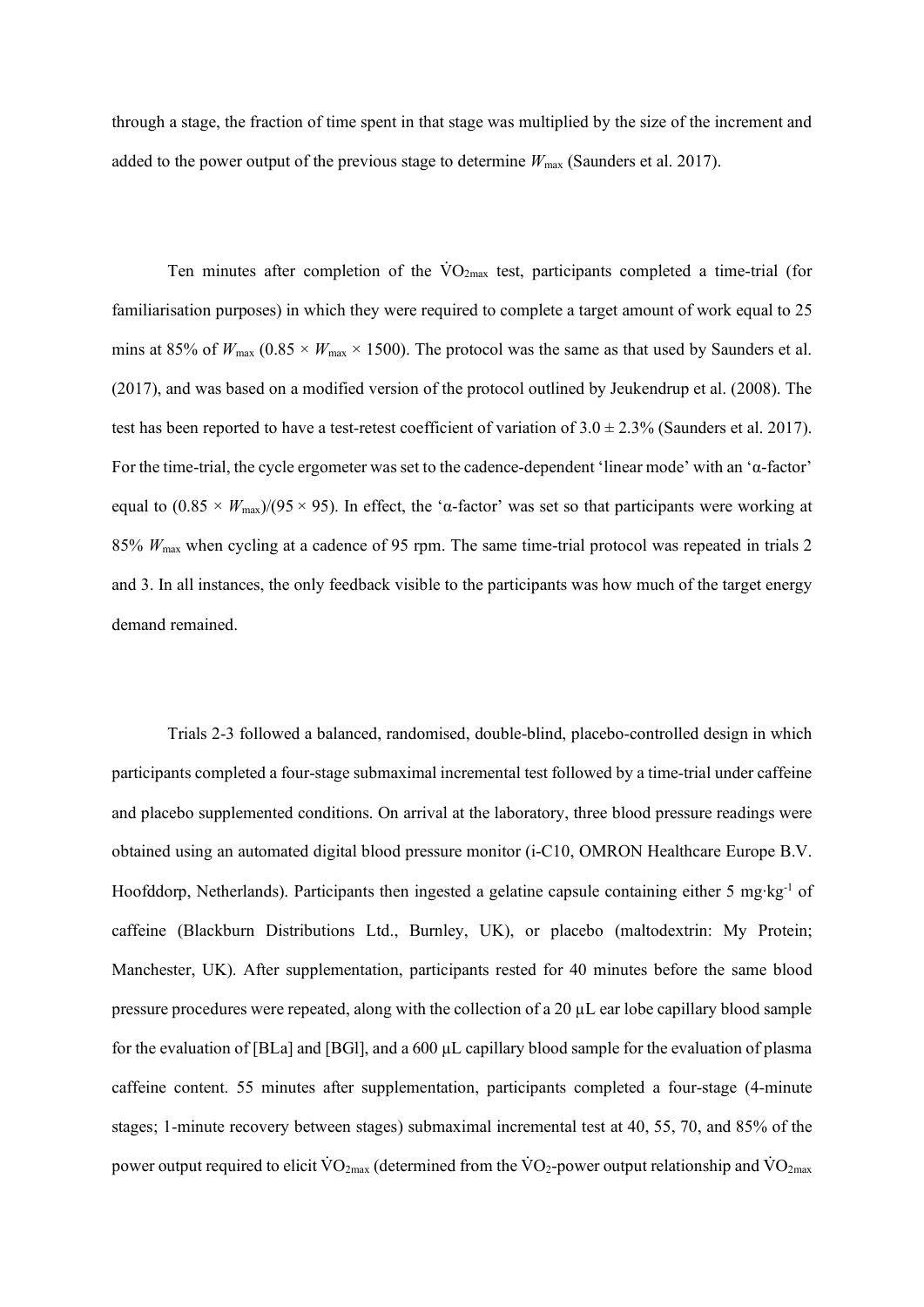established in Trial 1). Prior to the start of each incremental test, participants sat passively on the cycle ergometer for 3 minutes to enable resting data to be recorded. Upon completion of each incremental test, participants rested passively for 10 minutes before performing the same time-trial outlined in Trial 1. [BLa] and [BGl] were evaluated at the end of each incremental stage and also at the end of the timetrial.  $VO_2$ , RER,  $V_E$ , breathing frequency (BF), heart rate, and RPE were monitored throughout all incremental tests; with all, apart from RPE, also monitored during the time trials. Respiratory data in the final minute of each incremental stage were used to investigate the effects of supplementation on  $VO<sub>2</sub>$ , RER,  $V<sub>E</sub>$ , and BF. On completion of Trial 3, participants were asked if they felt they could identify the caffeine trial; if the answer was yes, participants were asked which trial they thought it was.

#### **Statistical Analysis**

All statistical analyses were conducted using the Statistical Package for the Social Sciences (SPSS for Windows; IBM Corporation, Armonk, New York, USA). Measures of centrality and spread are presented as means  $\pm$  standard deviation. Pearson correlation was used to investigate the relationship between participant self-reported habitual caffeine consumption and the change in time-trial performance, relative to placebo, following caffeine supplementation. For those participants who reported that they had used caffeine to improve their cycling performance, Spearman's correlation was used to investigate the relationship between participant perceptions of caffeine effectiveness and the change in time-trial performance relative to placebo. The effect of genotype (for each gene) on habitual caffeine consumption was evaluated using one-way analysis of variance (ANOVA). The effects of caffeine supplementation and genotype (for each gene) on resting measures of blood pressure were evaluated using three-way (supplement  $\times$  genotype  $\times$  time) mixed ANOVA; with effects on the other physiological measures, at rest, determined using two-way (supplement × genotype) mixed ANOVAs. The effects of caffeine and genotype on physiological responses during the incremental tests of trials 2 and 3 were also evaluated using three-way (supplement  $\times$  exercise intensity  $\times$  genotype) mixed ANOVAs. The effects caffeine and genotype on time-trial performance and associated physiological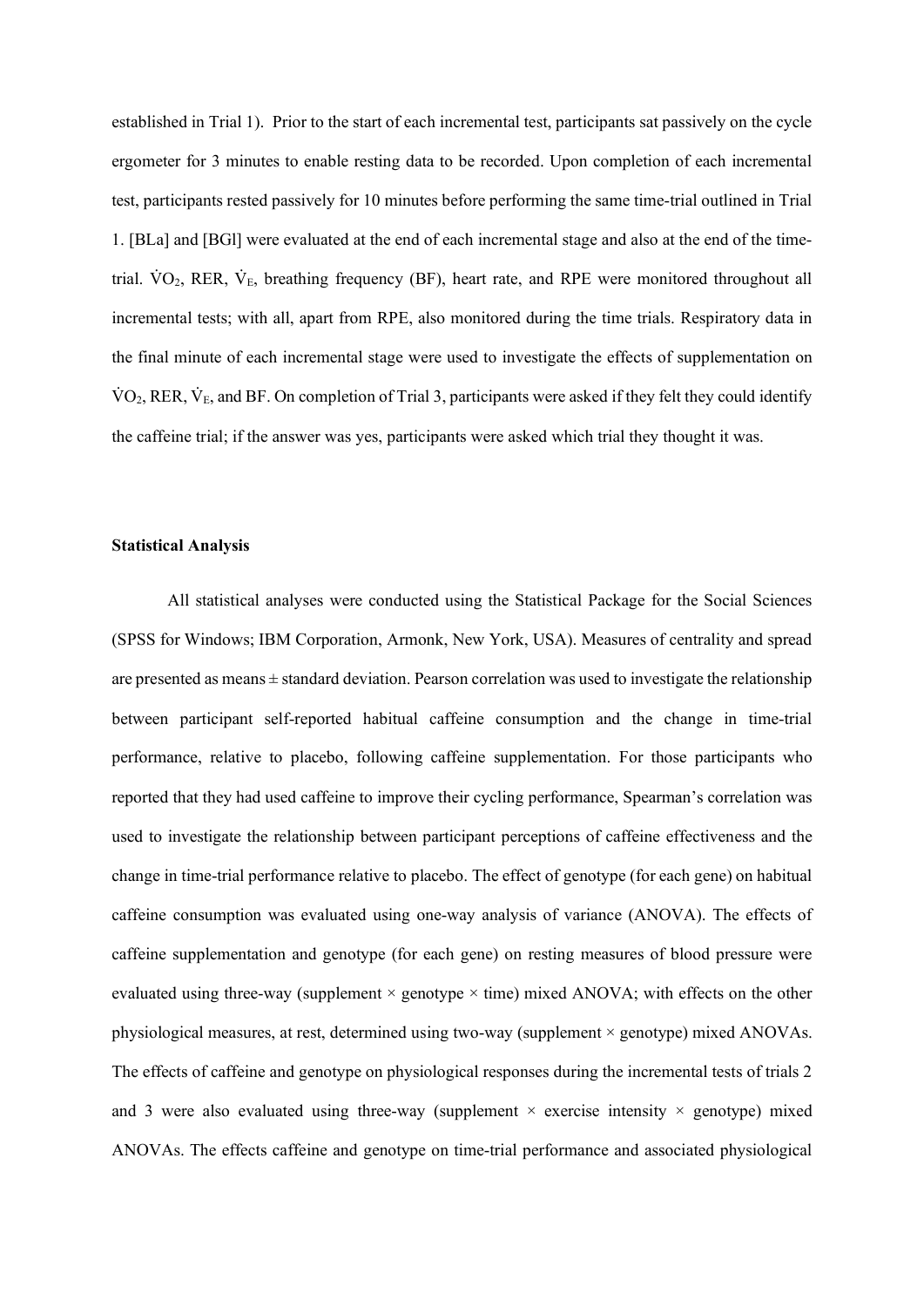responses during trials 2 and 3 were evaluated using two-way (supplement  $\times$  genotype) mixed ANOVAs. The effects of genotype on time-trial performance were also evaluated using one-way analysis of covariance (ANCOVA), with change scores in mean power output included as the dependent variable, genotype as the independent variable, and placebo responses as the covariate.  $\alpha$  was set at 0.05 for all analyses. Violations to assumptions of sphericity were adjusted using the Greenhouse-Geisser correction factor. Significant interactions were investigated using *post hoc* tests with Bonferroni adjustments for multiple comparisons. The above analyses provided 95% confidence limits  $(CL_{95})$  for all estimates.

# **Results**

In Phase I of the study, for the *ADORA2A* gene, 11 participants had the CC genotype, 31 had the CT genotype, and 24 had the TT genotype. For the *CYP1A2* gene, 41 participants had the AA genotype, 19 had the AC genotype, and six had the CC genotype. The sample was within the Hardy Weinberg equilibrium for both genes,  $(X^2 = 4.09; p = 0.130$  for  $ADORA2A$  and  $X^2 = 2.16; p = 0.339$  for *CYP1A2*). In Phase II, there were no significant differences between the genotype groups for each gene in baseline measures of age, height, body mass,  $\rm \dot{VO}_{2max}$ , or habitual caffeine consumption (Table 1). Subject compliance with caffeine restriction prior to each trial was confirmed by the fact that in all noncaffeine supplemented conditions, plasma caffeine concentrations were low  $(3.2 \pm 2.5 \text{ \mu mol} \cdot \text{L}^{-1})$ , whereas values were high (43.3  $\pm$  8.8 µmol·L<sup>-1</sup>) following caffeine. There was no significant relationship between the change in time-trial completion time (placebo time – caffeine time) and the level of habitual caffeine consumption (*r* = −0.09; [CL95: −0.39 – 0.23]). At the end of Trial 3, 22 participants (19 positive time-trial responders to caffeine) correctly identified the caffeine supplement, with nine (six positive responders) being unsure, and nine (eight positive responders) being incorrect. Thirty-eight participants (58%) reported that they had used caffeine previously as a means of enhancing their cycling performance, with five believing that it helped 'a lot', 20 feeling that it had a 'moderate' effect, 11 feeling that it helped 'a little bit', and two believing that it had 'no effect'. There was no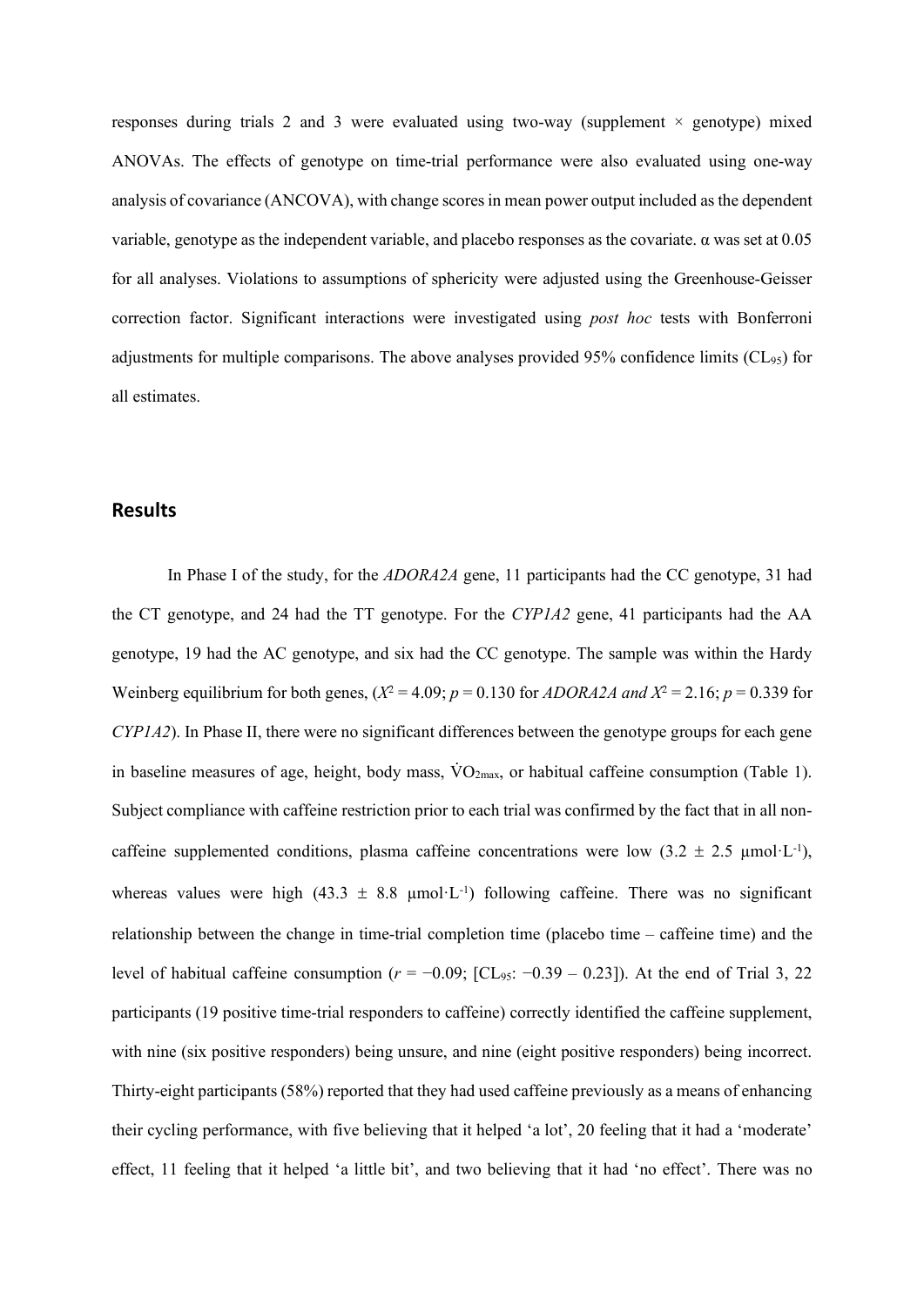relationship between participant perceptions of the effectiveness of caffeine and the corresponding change in time-trial performance ( $\rho = -0.12$ ; [CL<sub>95</sub>: -0.48 – 0.28]).

#### *Physiological responses at rest*

The effects of caffeine supplementation on diastolic and systolic blood pressure are presented in Table 2. In both instances, there was a significant supplement × time interaction effect, with *post hoc*  tests revealing that, relative to placebo, caffeine increased diastolic blood pressure by  $5.5 \pm 6.0$  mmHg  $(CL_{95}: 3.6 - 7.4 \text{ mmHg})$  and systolic blood pressure by  $7.1 \pm 7.0 \text{ mmHg}$  (CL<sub>95</sub>: 4.8 – 9.3 mmHg). There was no supplement × genotype interaction for either diastolic (*ADORA2A*: *p* = 0.15; *CYP1A2*: *p* = 0.78) or systolic ( $ADORA2A$ :  $p = 0.21$ ;  $CYPIA2$ :  $p = 0.68$ ) blood pressure.

There were no significant effects of caffeine supplementation on resting measures of breathing frequency, [BGl], [BLa], or  $\text{VO}_2$  (Table 2). In contrast, caffeine reduced resting heart rate by  $3.2 \pm 5.8$ b·min<sup>-1</sup> (CL<sub>95</sub>: 1.4 – 5.1 b·min<sup>-1</sup>), and increased resting RER and  $V_E$  by 0.04  $\pm$  0.09 (CL<sub>95</sub>: 0.01 – 0.07) and  $1.4 \pm 3.1$  L·min<sup>-1</sup> (CL<sub>95</sub>:  $0.4 - 2.5$  L·min<sup>-1</sup>) respectively (Table 2). There was no significant supplement × genotype interaction for either gene for any of the responses. *p-*values for all interaction effects at rest, during submaximal exercise, and during the time-trials are presented in Table 3.

#### *Physiological responses during submaximal exercise*

The effects of caffeine supplementation on breathing frequency, [BGl], [BLa], heart rate, RER, RPE,  $\dot{V}_E$ , and  $\dot{V}O_2$  during the submaximal exercise bouts are presented in Figure 1. There were significant effects of exercise intensity on all responses (*p* < 0.001), but there were no significant effects of supplementation, genotype (for either gene), or any associated interactions on measures of breathing frequency, [BGl], or  $\text{VO}_2$ . In contrast, there was a significant effect of supplementation on heart rate ( $p$ )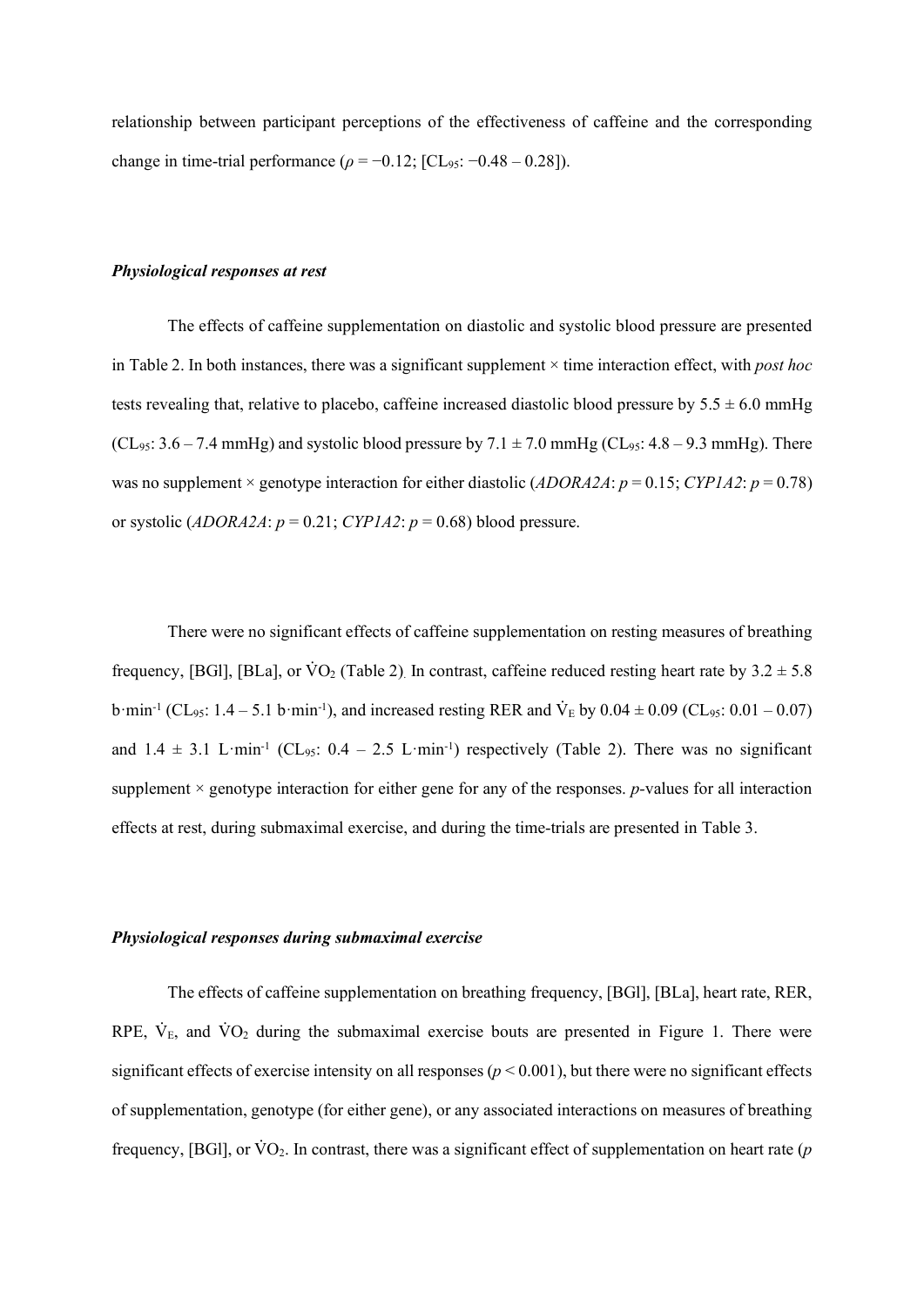$< 0.001$ ), and a significant supplementation  $\times$  exercise intensity interaction ( $p < 0.001$ ). *Post hoc* tests revealed that caffeine significantly reduced heart rate at each of the three lowest exercise intensities, but that the effect dissipated as exercise intensity increased. There was also a significant effect of supplementation on [BLa] ( $p < 0.001$ ), RER ( $p = 0.016$ ), RPE ( $p < 0.001$ ), and  $V_E$  ( $p = 0.008$ ), but, with the exception of RER, there were no significant effects of genotype, or any associated interactions. *Post hoc* tests revealed that caffeine reduced RPE during submaximal exercise by 0.5 (CL<sub>95</sub>:  $0.2 - 0.8$ ), and increased [BLa] by 0.29 mmol·L<sup>-1</sup> (CL<sub>95</sub>:  $0.16 - 0.43$  mmol·L<sup>-1</sup>), RER by 0.013 (CL<sub>95</sub>:  $0.003 - 0.023$ ), and  $V_E$  by 3.1 L·min<sup>-1</sup> (CL<sub>95</sub>: 0.9 – 5.3 L·min<sup>-1</sup>). The only effect of genotype on any of the submaximal exercise responses was with RER, where there was a significant supplement  $\times$  exercise intensity  $\times$ *CYP1A2* genotype interaction ( $p = 0.002$ ). When considered by *CYP1A2* genotype, there was a significant supplement  $\times$  exercise intensity interaction effect on RER for the AC/CC genotype ( $p =$ 0.004), but not for the AA genotype (*p* = 0.628) (Figure 2). However, *post hoc* tests on the former were unable to locate significant between-supplement differences at any exercise intensity.

#### *Physiological and performance responses during the time-trial*

The effects of caffeine supplementation on time-trial performance are presented in Figure 3, with associated physiological responses presented in Table 4. There was a significant effect of supplementation on time-trial completion time  $(p < 0.001)$  and mean power output  $(p < 0.001)$ . Completion time for the caffeine trial (29.65  $\pm$  1.80 mins) was 1.14  $\pm$  1.24 mins (CL<sub>95</sub>: 0.74 – 1.54 mins) quicker than placebo (30.78  $\pm$  2.26 mins). Correspondingly, mean power output for the caffeine trial (261  $\pm$  38 W) was 9  $\pm$  10 W (CL<sub>95</sub>: 6 – 12 W) higher than placebo (252  $\pm$  41 W). There was no significant effect of genotype and no supplement  $\times$  genotype interaction effect, for either gene, on measures of time-trial performance. ANCOVA confirmed that the effect of caffeine on time-trial performance was not influenced by genotype for either  $ADORA2A$  ( $p = 0.752$ ) or *CYP1A2* ( $p = 0.286$ ).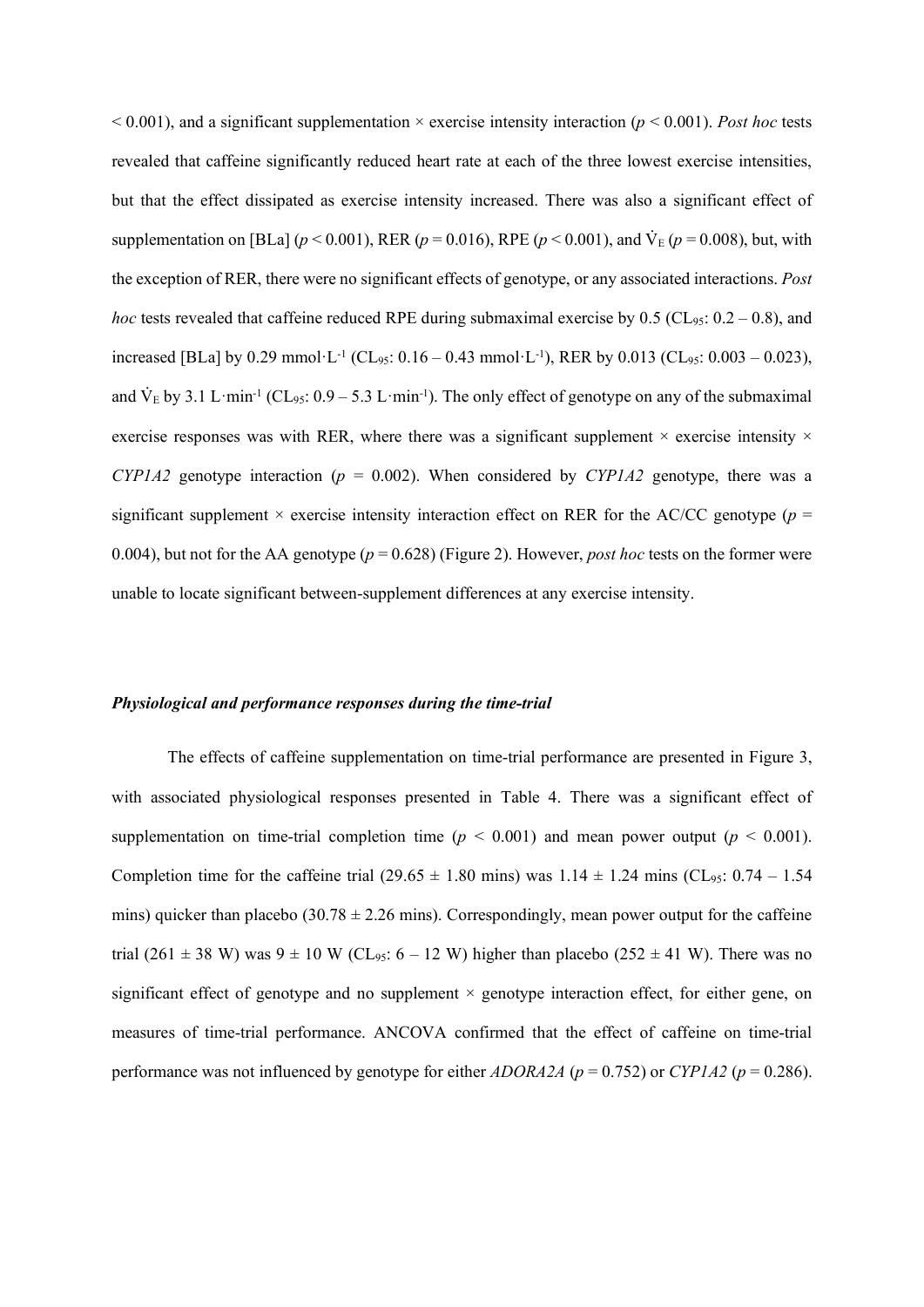There was a significant effect of supplementation on all physiological measures during and immediately following the time-trial, apart from  $\text{VO}_2$  ( $F_{(1,34)} = 1.9$ ;  $p = 0.172$ ). *Post hoc* tests revealed that caffeine supplementation increased mean breathing frequency by  $1.6 \pm 3.6$  breaths·min<sup>-1</sup> (CL<sub>95</sub>: 0.5)  $- 2.7$  breaths·min<sup>-1</sup>), end-test [BGl] by  $1.00 \pm 0.94$  mmol·L<sup>-1</sup> (CL<sub>95</sub>: 0.69 – 1.31 mmol·L<sup>-1</sup>), end test [BLa] by  $1.83 \pm 1.73$  mmol·L<sup>-1</sup> (CL<sub>95</sub>:  $1.27 - 2.39$  mmol·L<sup>-1</sup>), mean heart rate by  $3.5 \pm 4.5$  b·min<sup>-1</sup> (CL<sub>95</sub>: 2.0 – 4.9 b·min<sup>-1</sup>), mean RER by  $0.02 \pm 0.03$  (CL<sub>95</sub>: 0.01 – 0.03), and mean  $\dot{V}_E$  by  $9.9 \pm 14.6$ L·min<sup>-1</sup> (CL<sub>95</sub>: 5.2 – 14.5 L·min<sup>-1</sup>). There was no effect of genotype and no supplement  $\times$  genotype interactions, for either gene, for any of the time-trial physiological responses.

## **Discussion**

The aim of the present study was to investigate the influence of *ADORA2A* and *CYP1A2* genotypes on physiological and performance responses to caffeine supplementation. The main findings were that during submaximal exercise, caffeine significantly reduced heart rate and perceived exertion, and increased [BLa], RER, and  $\dot{V}_E$ . Moreover, caffeine significantly improved time-trial performance irrespective of habitual caffeine consumption or perceived knowledge of the supplement, and, apart from  $\rm VO_2$ , increased all associated physiological responses. However, with the possible exception of an effect of *CYP1A2* genotype on RER during submaximal exercise, the effects of caffeine on exercise physiology and performance were not influenced by *ADORA2A* or *CYP1A2* genotypes.

The positive effect of caffeine on time-trial performance is in-line with previous findings (Glaister and Moir 2019) and is most likely due to enhanced central nervous system (CNS) activation resulting from the antagonism of  $A_1$  and  $A_{2A}$  adenosine receptors (McLellan et al. 2016). However, while enhanced CNS activation provides the most likely mechanism by which caffeine exerts its ergogenic effect, differential effects of the various adenosine receptor subtypes, coupled with individual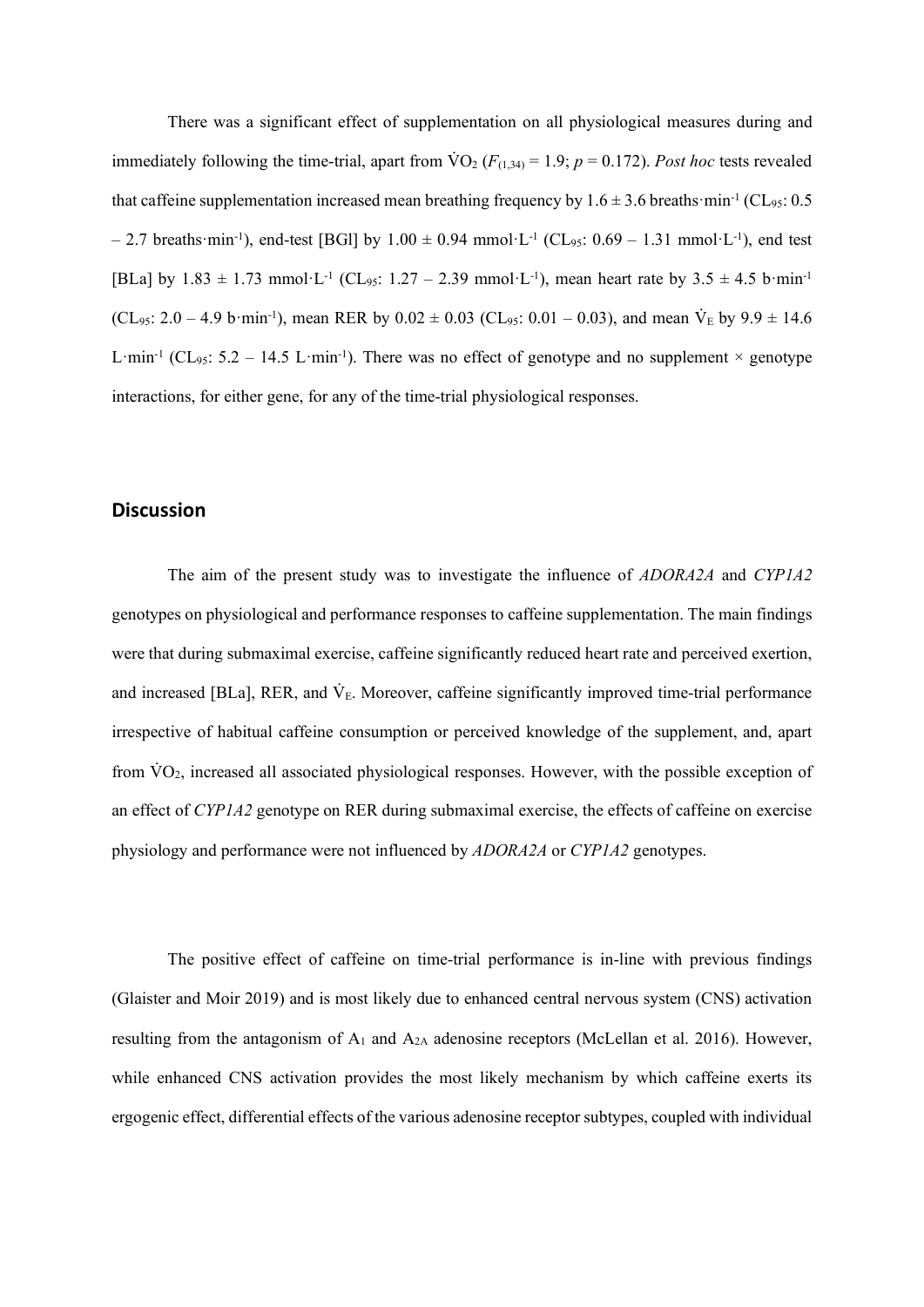variability in adenosine receptor density and sensitivity, means that more research is necessary to confirm.

Although, relative to placebo, the present study found a significant effect of caffeine on timetrial performance, there was considerable individual variability in the magnitude of the response, with some individuals experiencing an ergolytic effect. The absence of a positive effect of caffeine on timetrial performance in a few individuals is a common finding (Southward et al. 2018); though, as highlighted by Pickering and Kiely (2018), without repeated trials on those same individuals, it is difficult to determine if those individuals are truly 'non-responders'. Nevertheless, the variation in performance was not explained by *ADORA2A* or *CYP1A2* genotypes. The absence of any influence of *ADORA2A* genotype on time-trial performance is in-line with recent findings by Carswell et al. (2020), but contrasts with the findings of Loy et al. (2015) which reported ergolytic effects of caffeine in *ADORA2A* C-allele carriers. Although Loy et al. (2015) used a much smaller sample size with a different sex, training status, and level of caffeine habituation than participants in the present study, it is difficult to explain why those differences would account for the contrasting results. Indeed, the effects of caffeine on time-trial performance show no evidence of between-study heterogeneity despite between-study differences in each of those characteristics (Glaister and Moir 2019). Moreover, there is no apparent mechanistic basis for why *ADORA2A* C allele carriers would experience an ergolytic effect on time-trial performance following caffeine supplementation. In support of the results of the present study and those of Carswell et al. (2020), Grgic et al. (2020) recently reported ergogenic effects of caffeine in *ADORA2A* C allele carriers; albeit in a battery of strength and power tests.

As with *ADORA2A* genotype, previous research into the ability of the *CYP1A2* gene to explain individual variability in the ergogenic effect of caffeine on aerobic exercise performance has shown some contrasting results with some finding the greatest benefit in AA genotypes (Womack et al. 2012; Guest et al. 2018), others in AC genotypes (Pataky et al. 2016), and some finding no effect of genotype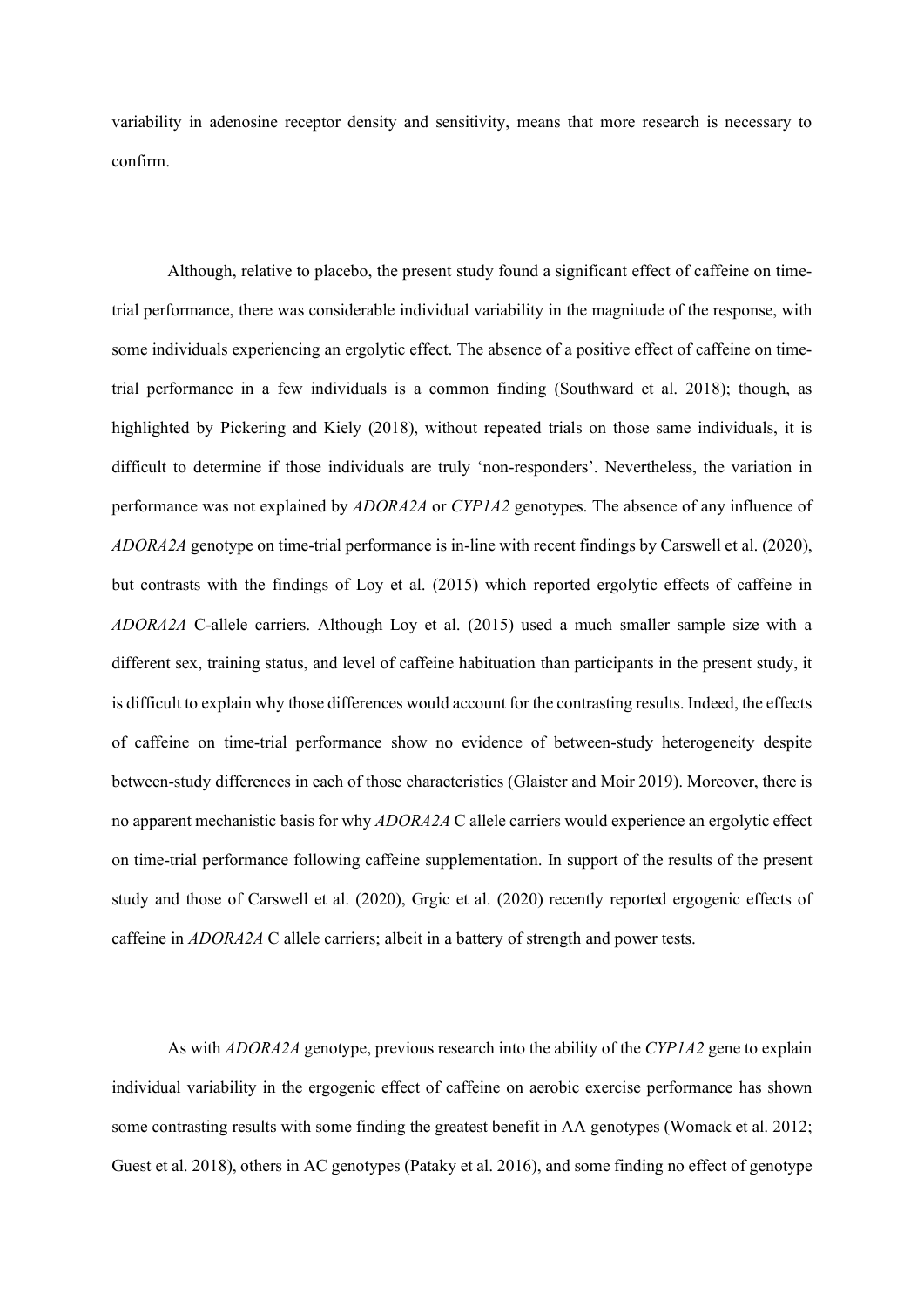(Algrain et al. 2016; Giersch et al. 2018; Carswell et al. 2020; Spineli et al. 2020). As highlighted earlier, considering that the half-life of caffeine is  $\sim$  4 – 6 hrs it is difficult to rationalise a method by which *CYP1A2* genotype would influence the ergogenic effect of caffeine; particularly since ergogenic effects are reported in time-trials as short as 5 mins (Glaister and Moir 2019). Indeed, as suggested by Southward et al. (2018), individuals with the slower (CC) genotype would probably be expected to derive the greatest benefit of caffeine on endurance performance due to a longer exposure time. In contrast, Guest et al. (2018) reported a significant negative effect of caffeine (4 mg·kg-1) on time-trial performance in CC genotypes, whereas in the present study, all the CC genotypes showed a positive response. While it is difficult to explain the contrasting results between the present study and those of Loy et al. (2015) and Guest et al. (2018), it is important to note that the absence of any influence of *ADORA2A* and *CYP1A2* genotypes on time-trial performance in the present study corresponded with the absence of any influence of those same genotypes on resting and exercise physiology also.

The caffeine-induced increase in resting blood pressure observed in the present study is in-line with previous reports (De Giuseppe et al. 2019), as is the absence of any corresponding influence of *CYP1A2* genotype (Renda et al. 2012). Nevertheless, the mechanisms responsible, and the short- and long-term associated health risks are, at present, unclear (De Giuseppe et al. 2019). Similarly, the effects of caffeine on heart rate agree with those previously reported (Fredholm et al. 1999; Glaister et al. 2016), in that caffeine typically reduces resting heart rate by  $\sim$  3 b·min<sup>-1</sup>, with the effect dissipating as exercise intensity increases (Glaister et al. 2016). Moreover, caffeine typically increases heart rate during time-trials due to the corresponding caffeine-induced increase in time-trial intensity (Glaister and Moir 2019). The mechanism to explain the suppressive effect of caffeine on heart rate at rest and during low-intensity exercise is difficult to elucidate. Although adenosine has been shown to increase heart rate due to differential effects on parasympathetic and sympathetic nervous system tone (Rongen et al. 1999), it is difficult to explain why caffeine would do more than just counteract that response.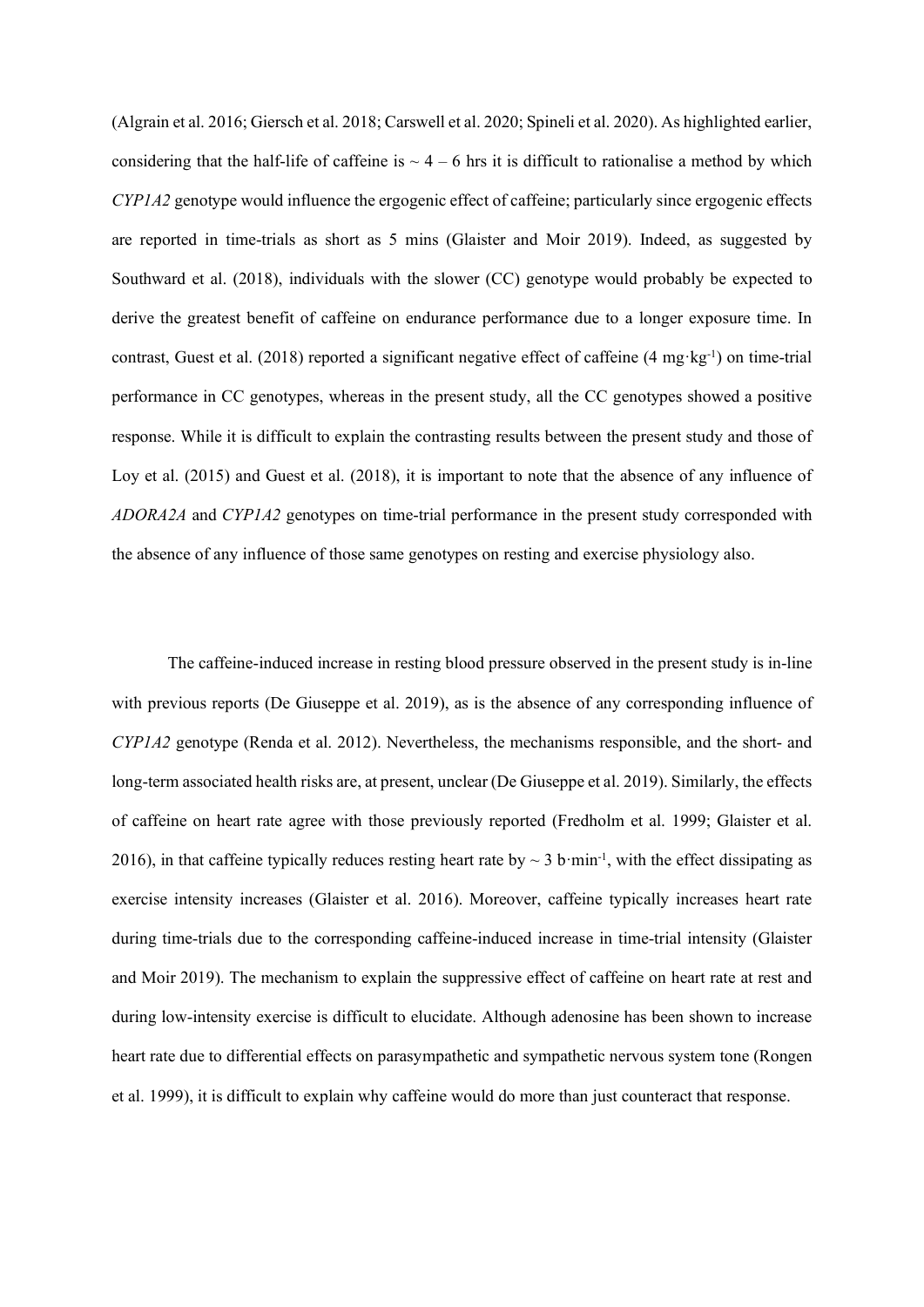Although the effect of caffeine on heart rate reduction was influenced by exercise intensity, the reduction in RPE was consistent throughout the incremental test. The ability of caffeine to reduce perceived exertion during submaximal exercise is a consistent finding (Glaister and Gissane 2018), which has been suggested to possibly explain  $\sim$  29% of the corresponding improvement in time-trial performance (Doherty and Smith 2005). While the mechanism(s) to explain the remainder of the improvement, and indeed to explain why caffeine suppresses RPE, remain elusive, it seems unlikely that the effect of caffeine on time-trial performance was influenced by either habituation or a placebo response. Regarding a possible habituation effect, the absence of any significant difference in habitual caffeine consumption between *ADORA2A* genotypes conflicts with reports of lower levels of consumption in TT genotypes (Cornelis et al. 2007). Nevertheless, the lack of any significant relationship between habitual caffeine consumption and the corresponding change in time-trial performance supports previous research showing no effect of caffeine habituation (Gonçalves et al. 2017); though not all studies agree (Pickering and Grgic 2019). Similarly, while there is evidence of a small placebo effect from caffeine (Saunders et al. 2017), the recent suggestion that the true effect could be much larger (De Salles Painelli et al. 2020) is difficult to accept given that there was no apparent link between participant ability to identify the caffeine trial and whether or not caffeine improved performance, along with the fact that caffeine influenced exercise physiology as well as performance.

In most instances, the effects of caffeine on respiratory responses in the present study are the same as those observed previously (Glaister and Gissane 2018; Glaister and Moir 2019), the majority of which can be explained by adenosine receptor antagonism (Glaister and Gissane 2018). The increase in  $V_{E}$  following caffeine supplementation, in the absence of any effect on breathing frequency, is most likely explained be either adenosine receptor antagonism or phosphodiesterase inhibition (Howell and Landrum 1997). While the increase in  $\dot{V}_E$  could be explained also by the buffering response associated with the disruption of acid-base balance, as indicated by the caffeine-induced increase in [BLa] during submaximal exercise, the increase in  $\dot{V}_E$  at rest in the absence of any significant change in [BLa] mitigates against this. Still, the caffeine-induced increase in [BLa] during exercise confirms previous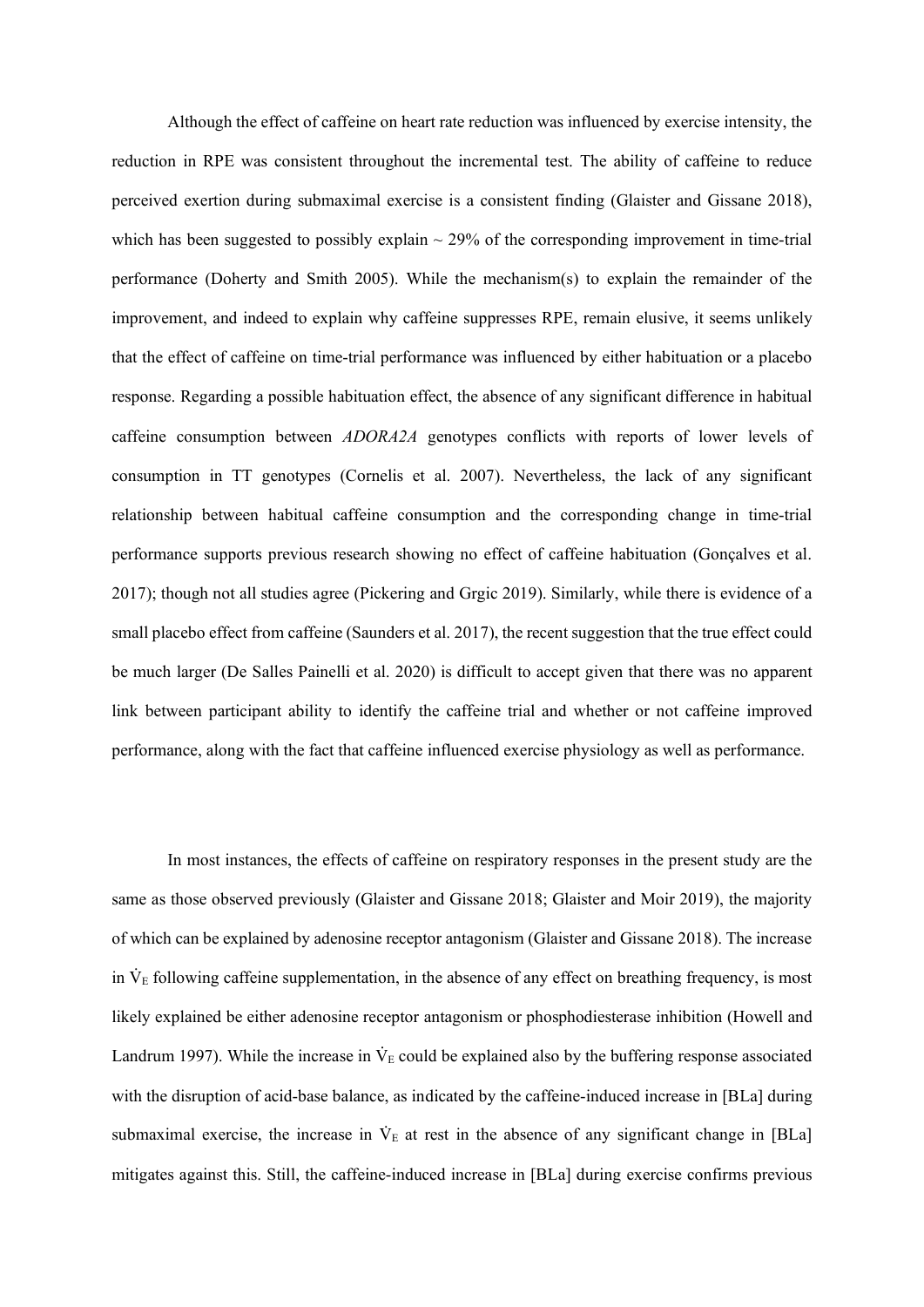reports (Glaister and Gissane 2018), and although the mechanism(s) to explain the effect remain unresolved (Glaister and Gissane 2018), the fact that both  $\dot{V}_E$  and [BLa] increased more in the timetrial than during submaximal exercise suggests that the increase observed for both in the time-trial is due partly to a direct stimulatory effect of caffeine.

The absence of an effect of caffeine on  $\rm\dot{VO}_2$  during the time trial is strange given that caffeine improved performance. Although differences in mean  $\rm\dot{V}O_2$  between caffeine and placebo in the present study were reflective of the typical response in time trials (Glaister and Moir 2019), it is difficult to explain why no significant difference was observed (possibly a Type II error). In contrast, the absence of any significant effect of caffeine on  $\rm\dot{VO}_2$  at rest and during submaximal exercise is in line with previous findings (Glaister et al. 2016; Glaister and Gissane 2018), but conflicts with the suggestion that caffeine can increase metabolic rate. Then again, as suggested by Fredholm et al. (1999), as a way to explain a caffeine-induced increase in cerebral energy metabolism in the absence of any change in  $\rm \dot{VO}_2$ , it is possible that caffeine increases metabolic rate in the absence of a change in  $\rm \dot{VO}_2$  via an increase in anaerobic glycolysis, as supported by the aforementioned increase in [BLa] (during exercise at least).

Although most of the physiological responses to caffeine measured in the present study were the same as reported previously, there were some anomalous findings. The effect of caffeine on RER is particularly confusing in that while the increase at rest fits with previous reports (Glaister et al. 2016), the submaximal and time-trial responses do not. In a recent meta-analysis, Glaister and Gissane (2018) found no effect of caffeine on RER during submaximal exercise at  $60 - 85\%$  VO<sub>2max;</sub> indeed, the tendency was for RER to be reduced with caffeine, though there was considerable between-study heterogeneity. Similarly, research investigating the effects of caffeine on RER during incremental exercise shows a supplement  $\times$  intensity interaction, with RER either reducing significantly (Stadheim et al. 2013) or tending to be reduced (Glaister et al. 2016) as exercise intensity increases. While the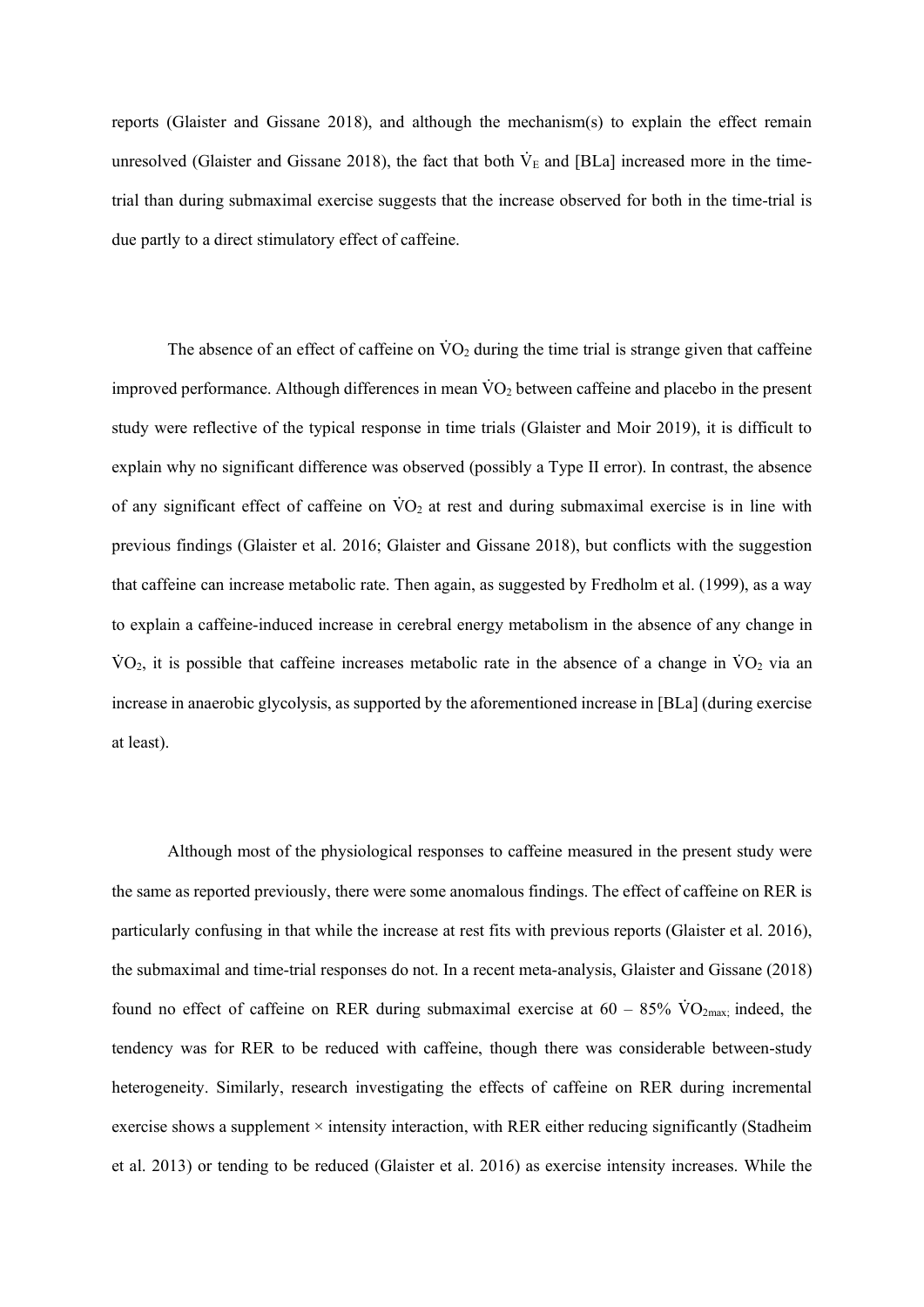pattern of the submaximal RER response in the present study was suggestive of a convergence between caffeine and placebo trials as exercise intensity increased, particularly in the *CYP1A2* AC/CC genotypes, there was no suggestion of any reduction in RER with increasing intensity. Likewise, caffeine has been found typically to have no effect on RER during time-trials (Glaister and Moir 2019), though the present study found a small, but significant, increase.

Discrepant findings are evident also in the effects of caffeine on [BGl], with the increase in [BGl] during the time-trial confirming previous findings (Glaister and Moir 2019), but not so for submaximal exercise (Glaister and Gissane 2018). Then again, while there is a lot of evidence to support that caffeine increases [BGl] during submaximal exercise (Glaister and Gissane 2018), there is again considerable between-study heterogeneity, with the effect of exercise intensity reflecting the pattern observed in the present study. Either way, despite the relatively small discrepant findings in some measures of RER and [BGl], most of the physiological responses to caffeine in the present study agree with previous reports (Glaister and Gissane 2018; Glaister and Moir 2019) and do not appear to be influenced by *ADORA2A* or *CYP1A2* genotypes.

At this point it is worth highlighting a few potential limitations with the present study. First, the number of participants with the CC genotype of the *CYP1A2* gene was very small and, as in other studies (Womack et al. 2012; Algrain et al. 2016; Giersch et al. 2018; Carswell et al. 2020), required those participants to be grouped with other C-allele carriers to allow for appropriate statistical analysis. Given the low frequency of CC genotypes in the population, this is an issue which is difficult to address, especially with trained individuals. Indeed, previous research with sample sizes of 101 (Guest et al. 2018) and 100 (Spineli et al. 2020) has only returned eight and nine CC genotypes respectively. Secondly, although a 24-hour period of caffeine abstinence was required prior to all Phase II trials, it is possible that this may have been insufficient to prevent withdrawal symptoms in some participants (McLellan et al. 2016). Then again, while the effect of withdrawal symptoms on the ergogenicity of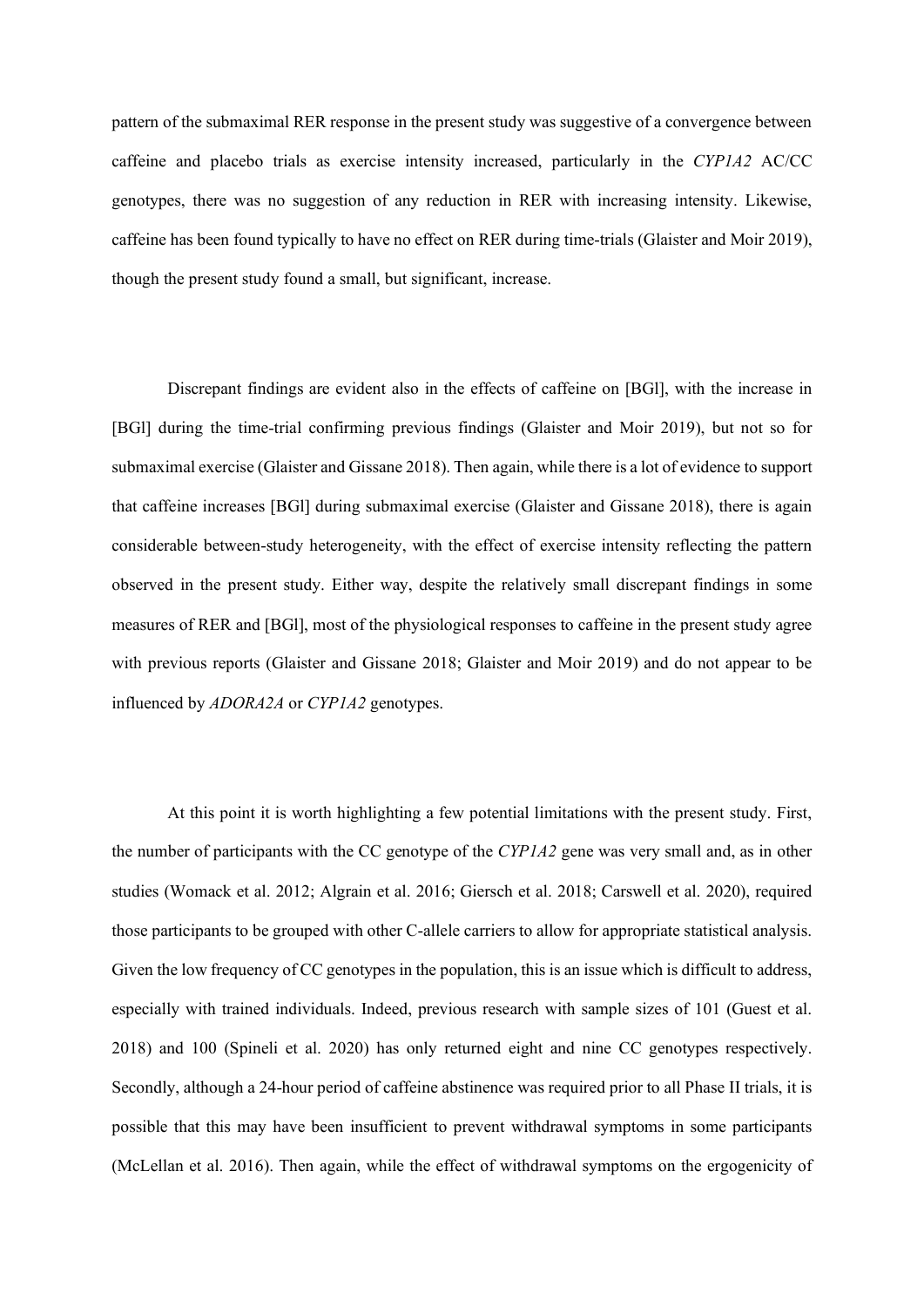caffeine is an area worthy of further investigation (particularly with repeated bouts of abstinence), the likelihood of caffeine withdrawal being a major limitation is mitigated by the fact that: 1) there was no relationship between participant habitual caffeine consumption and the change in time-trial performance; and 2) most of the participants experienced an ergogenic response to caffeine despite many either incorrectly identifying or being unable to identify the caffeine trial.

In conclusion, the results of this study confirm previous reports regarding the effects of caffeine on exercise physiology and time-trial performance. Although the effects of caffeine on blood glucose and RER during submaximal incremental exercise require further research to tease out the precise responses, it seems likely that the effects of caffeine on time-trial performance are influenced by more than just a change in perceived exertion or a placebo response. While all the effects of caffeine may be explained by adenosine receptor antagonism, the differential effects of the various receptor subtypes make is difficult to establish how caffeine is influencing exercise and performance responses. Finally, although the effects of caffeine on exercise physiology and time-trial performance show some individual variability, that variability is not explained by differences in *ADORA2A* or *CYP1A2* genotypes.

## **Conflict of interest**

Dr Mavrommatis is a shareholder and the head of nutrigenetics with the genotyping company Nell Health. He received no financial incentives for the preparation of this manuscript. All other authors declare no conflict of interest.

#### **Acknowledgements**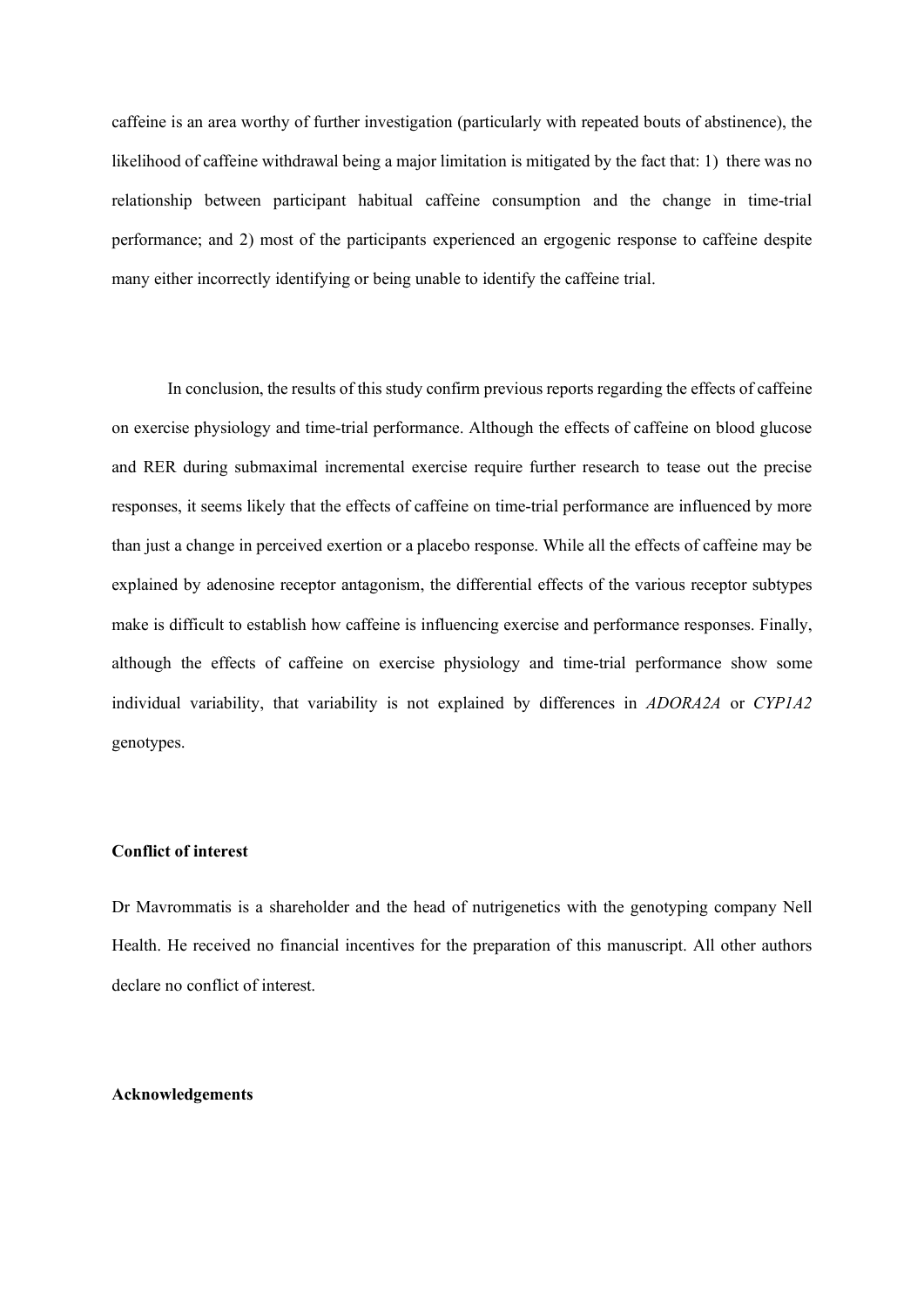The authors would like to thank all the cyclists who participated in this investigation for their enthusiasm and dedication to the project and to Jamie Dellimore-Slater for his help with data collection.

#### **References**

- Algrain, H.A., Thomas, R.M., Carrillo, A.E., Ryan, E.J., Kim, C-H., Lettan II, R.B., and Ryan, E.J. 2016. The effects of a polymorphism in the cytochrome P450 *CYP1A2* gene on performance enhancement with caffeine in recreational cyclists. J. Caffeine. Res. **6**(1): 34–39. doi: 10.1089/jcr.2015.0029
- Borg, G. 1970. Perceived exertion as an indicator of somatic stress. Scand. J. Rehab. Med. **2**(2): 92-98. PMID: 5523831
- Burke, L.M. 2008. Caffeine and sports performance. Appl. Physiol. Nutr. Metab. **33**(6): 3319-3334. doi: 10.1139/H08-130
- Carswell, A.T., Howland, K., Martinez-Gonzalez, B., Baron, P., and Davison, G. 2020. The effect of caffeine on cognitive performance is influenced by CYP1A2 but not ADORA2A genotype, yet neither genotype affects exercise performance in healthy adults. **120**(7): 1495–1508. doi: 10.1007/s00421-020-04384-8
- Cornelis, M.C., El-Sohemy, A., and Campos, H. 2007. Genetic polymorphism of the adenosine A2A receptor is associated with habitual caffeine consumption. Am. J. Clin. Nutr. 86(1): 240–244. PMID: 17616786
- De Giuseppe, R., Di Napoli, I., Granata, F., Mottolese, A., and Cena, H. 2019. Caffeine and blood pressure: a critical review perspective. Nutr. Res. Rev. **32**(2): 169-175. doi: 10.1017/S0954422419000015
- De Salles Painelli, V., Brietzke, C., Franco-Alvarenga, P.E., Canestri, R., Vinícius, I., and Pires, F.O. 2020. Comment on: "caffeine and exercise: what next?" Sports. Med. doi: 10.1007/s40279- 020-01278-9. [Epub ahead of print] PMID: 32125669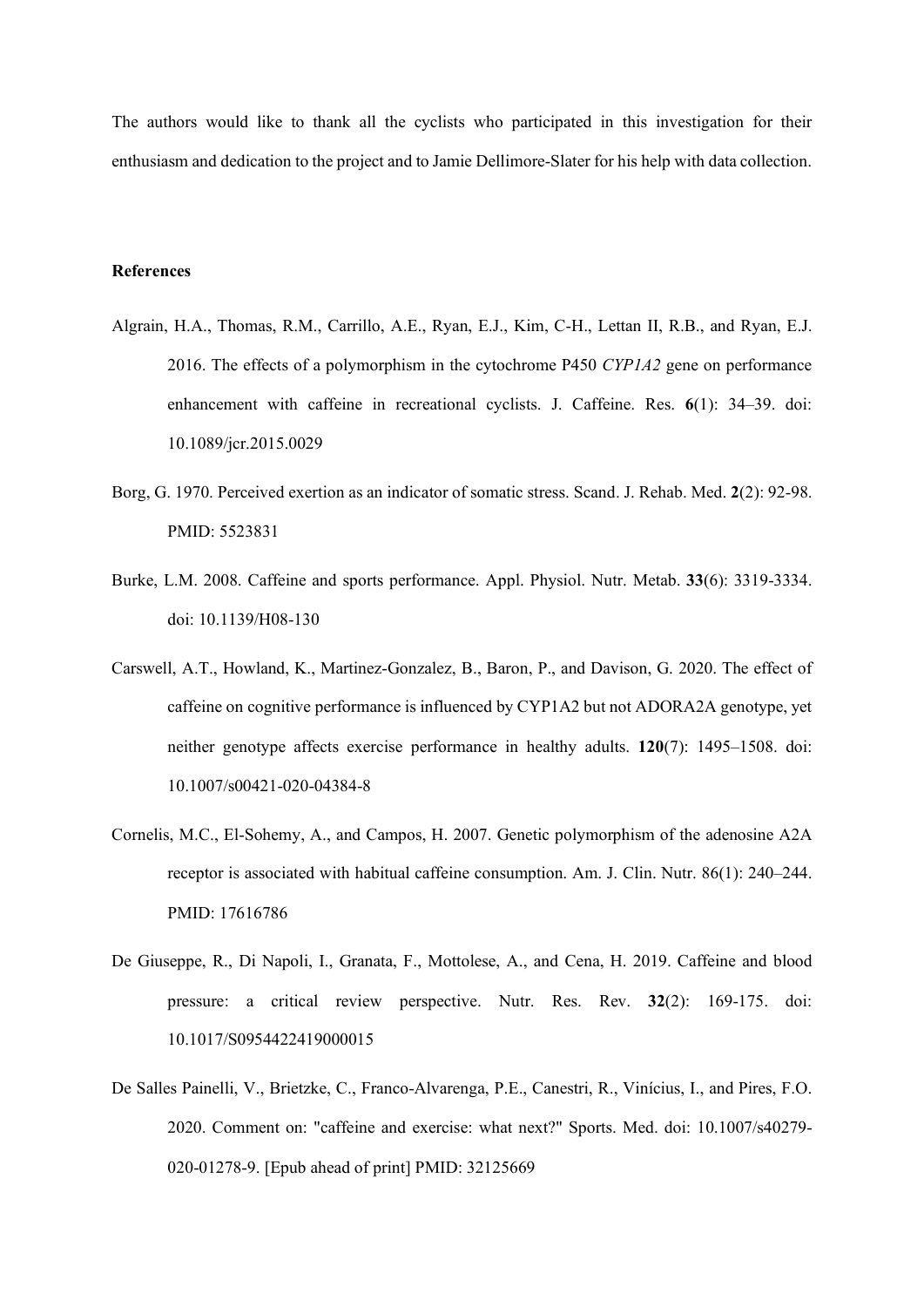- Del Coso, J., Muñoz, G., and Muñoz-Guerra, J. 2011. Prevalence of caffeine use in elite athletes following its removal from the World Anti-Doping Agency list of banned substances. Appl. Physiol. Nutr. Metab. **36**(4): 555-561. doi: 10.1139/h11-052
- Doherty, M., and Smith, P.M. 2005. Effects of caffeine ingestion on rating of perceived exertion during and after exercise: a meta-analysis. Scand. J. Med. Sci. Sports, **15**(2): 69-78. doi: 10.1111/j.1600-0838.2005.00445.x
- Fredholm, B.B., Battig, K., Holmen, J., Nehlig, A., and Zvartau, E.E. 1999. Actions of caffeine in the brain with special reference to factors that contribute to its widespread use. Pharmacol. Rev. **51**(1): 83-133. PMID: 10049999
- Fredholm, B.B., IJzerman, A.P., Jacobson, K.A., Linden, J., and Müller, C.E. 2011. International Union of Basic and Clinical Pharmacology. LXXXI. Nomenclature and classification of adenosine receptors - an update. Pharmacol. Rev. **63**(1): 1-34. doi: 10.1124/pr.110.003285
- Fulton, J.L., Dinas, P.C., Carrillo, A.E., Edsall, J.R., Ryan, E.J., and Ryan, E.J. 2018. Impact of genetic variability on physiological responses to caffeine in humans: a systematic review. Nutrients. **10**(10): E1373. doi: 10.3390/nu10101373
- Giersch, G.E.W., Boyett, J.C., Hargens, T.A., Luden, N.D., Saunders, M.J., Daley, H., Hughey, C.A., El-Sohemy, A., and Womack, C.J. 2018. The effect of the  $CYP1A2-163 \text{ C} > A$  polymorphism on caffeine metabolism and subsequent cycling performance. J. Caffeine. Adenosine. Res. **8**(2): 65–70. doi: 10.1089/caff.2017.0028
- Glaister, M., and Gissane, C. 2018. Caffeine and physiological responses to submaximal exercise: a meta-analysis. Int. J. Sports. Physiol. Perform. **13**(4): 402-411. doi: 10.1123/ijspp.2017-0312
- Glaister, M., and Moir, G. 2019. Effects of caffeine on time-trial performance and associated physiological responses: a meta-analysis. J. Caffeine. Adenosine. Res. **9**(2): 40-52. doi.org/10.1089/caff.2019.0003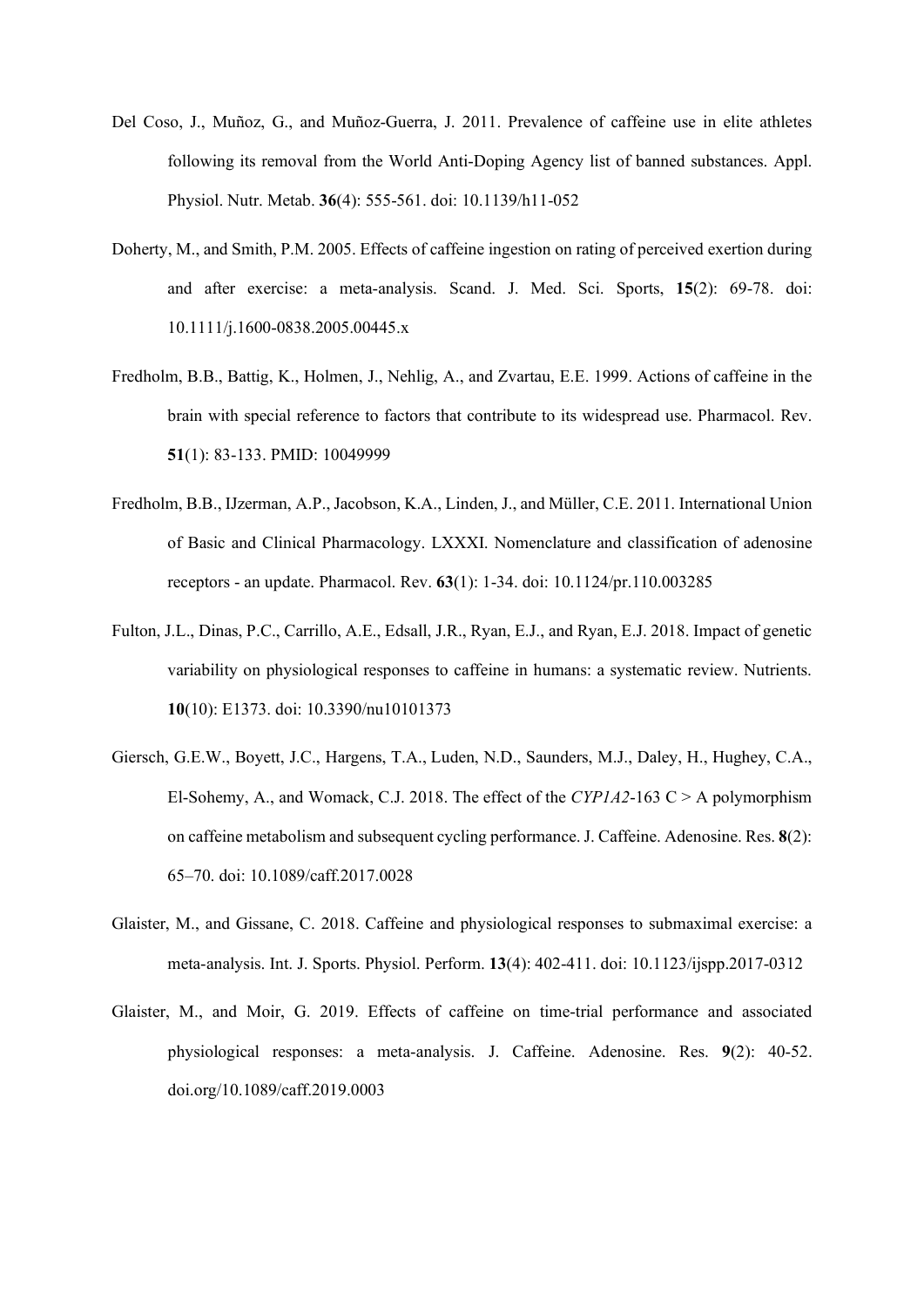- Glaister, M., Williams, B.H., Muniz-Pumares, D., Balsalobre-Fernández, C., and Foley, P. 2016. The effects of caffeine supplementation on physiological responses to submaximal exercise in endurance-trained men. PLoS. One. **11**(8): e0161375.
- Gonçalves, L.S., Painelli, V.S., Yamaguchi, G., de Oliveira, L.F., Saunders, B., da Silva, R.P., Maciel, E., Artioli, G.G., Roschel, H., and Gualano, B. 2017. Dispelling the myth that habitual caffeine consumption influences the performance response to acute caffeine supplementation. J. Appl. Physiol. **123**(1): 213-220. doi: 10.1152/japplphysiol.00260.2017
- Grgic, J., Pickering, C., Bishop, D.J., Del Coso, J., Schoenfeld, B.J., Tinsley, G.M., and Pedisic, Z. 2020. *ADORA2A* C allele carriers exhibit ergogenic responses to caffeine supplementation. Nutrients. **12**: 741.Guest, N., Corey, P., Vescovi, J., and El-Sohemy, A. 2018. Caffeine, *CYP1A2* genotype, and endurance performance in athletes. Med. Sci. Sports. Exerc. **50**(8): 1570-1578. doi: 10.3390/nu12030741
- Howell, L.L., and Landrum, A.M. 1997. Effects of chronic caffeine administration on respiration and schedule-controlled behavior in rhesus monkeys. J. Pharmacol. Exp. Ther. **283**(1): 190-199. PMID: 9336324
- Jeukendrup, A.E., Hopkins, S., Aragón-Vargas, L.F., and Hulston, C. 2008. No effect of carbohydrate feeding on 16 km cycling time trial performance. Eur. J. Appl. Physiol. **104**(5): 831-837. doi: 10.1007/s00421-008-0838-z
- Kalmar, J, M. 2005. The influence of caffeine on voluntary muscle activation. Med. Sci. Sports Exerc. **37**(12): 2113–2119. doi: 10.1249/01.mss.0000178219.18086.9e
- Layland, J., Carrick, D., Lee, M., Oldroyd, K., and Berry, C. 2014. Adenosine: physiology, pharmacology, and clinical applications. JACC: Cardiovasc. Interv. **7**(6): 581-591. doi: 10.1016/j.jcin.2014.02.009
- Loy, B.D., O'Connor, P.J., Lindheimer, J.B., Covert, S.F. 2015. Caffeine is ergogenic for adenosine A2A receptor gene (*ADORA2A*) T allele homozygotes: A pilot study. J. Caffeine Res. **5**: 73– 81. doi.org/10.1089/jcr.2014.0035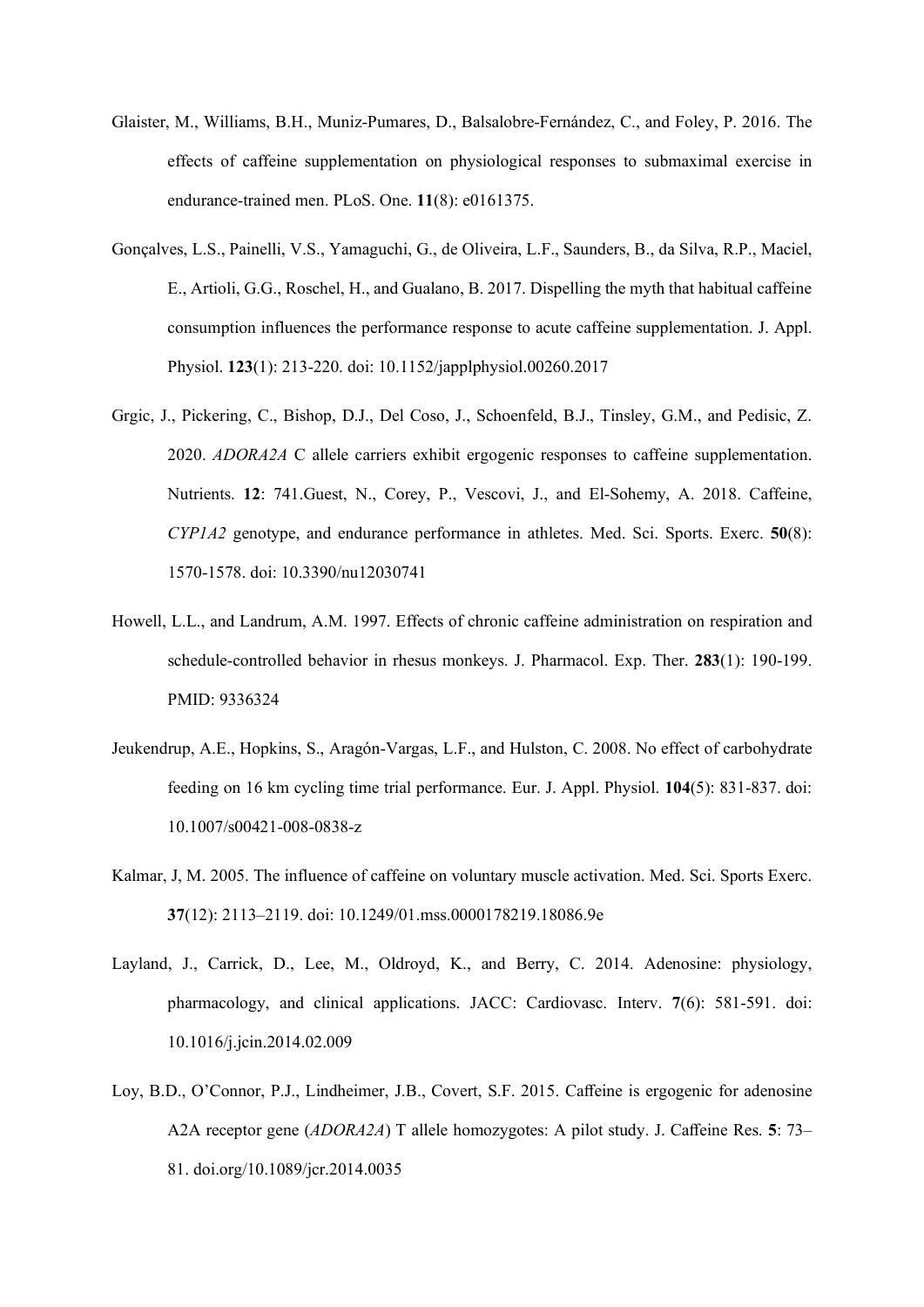- McLellan, T.M., Caldwell, J.A., and Lieberman, H.R. 2016. A review of caffeine's effects on cognitive, physical and occupational performance. Neurosci. Biobehav. Rev. **71**: 294-312. doi: 10.1016/j.neubiorev.2016.09.001
- Nehlig, A. 2018. Interindividual differences in caffeine metabolism and factors driving caffeine consumption. Pharmacol. Rev. **70**(2): 384-411. doi: 10.1124/pr.117.014407
- Pataky, M.W., Womack, C.J., Saunders, M.J., Goffe, J.L., D'Lugos, A.C., El-Sohemy, A., and Luden, N.D. 2016. Caffeine and 3-km cycling performance: effects of mouth rinsing, genotype, and time of day. Scand. J. Med. Sci. Sports. **26**(6): 613-619. doi: 10.1111/sms.12501
- Pickering, C., and Grgic, J. 2019. Caffeine and exercise: what next? Sports. Med. **49**(7): 1007-1030. doi: 10.1007/s40279-019-01101-0
- Pickering, C., and Kiely, J. 2018. Are the current guidelines on caffeine use in sport optimal for everyone? inter-individual variation in caffeine ergogenicity, and a move towards personalised sports nutrition. Sports. Med. **48**(1): 7-16. doi: 10.1007/s40279-017-0776-1
- Renda, G., Zimarino, M., Antonucci, I, Tatasciore, A., Ruggieri, B., Bucciarelli, T., Prontera, T., Stuppia, L., and De Caterina, R. 2012. Genetic determinants of blood pressure responses to caffeine drinking. Am. J. Clin. Nutr. **95**(1): 241-248. doi: 10.3945/ajcn.111.018267
- Rongen, G.A., Brooks, S.C., Pollard, M.J., Ando, S., Dajani, H.R., Notarius, C.F., and Floras, J.S. 1999. Effect of adenosine on heart rate variability in humans. Clin. Sci (Lond). **96**(6): 597-604. PMID: 10334965
- Saunders, B., de Oliveira, L.F., da Silva, R.P., de Salles Painelli, V., Gonçalves, L.S., Yamaguchi, G., Mutti, T., Maciel, E., Roschel, H., Artioli, G.G., and Gualano B. 2017. Placebo in sports nutrition: a proof-of-principle study involving caffeine supplementation. Scand. J. Med. Sci. Sports. **27**(11): 1240-1247. doi: 10.1111/sms.12793
- Southward, K., Rutherfurd-Markwick, K., Badenhorst, C., and Ali, A. 2018. The role of genetics in moderating the inter-individual differences in the ergogenicity of caffeine. Nutrients. **10**(10): E1352. doi: 10.3390/nu10101352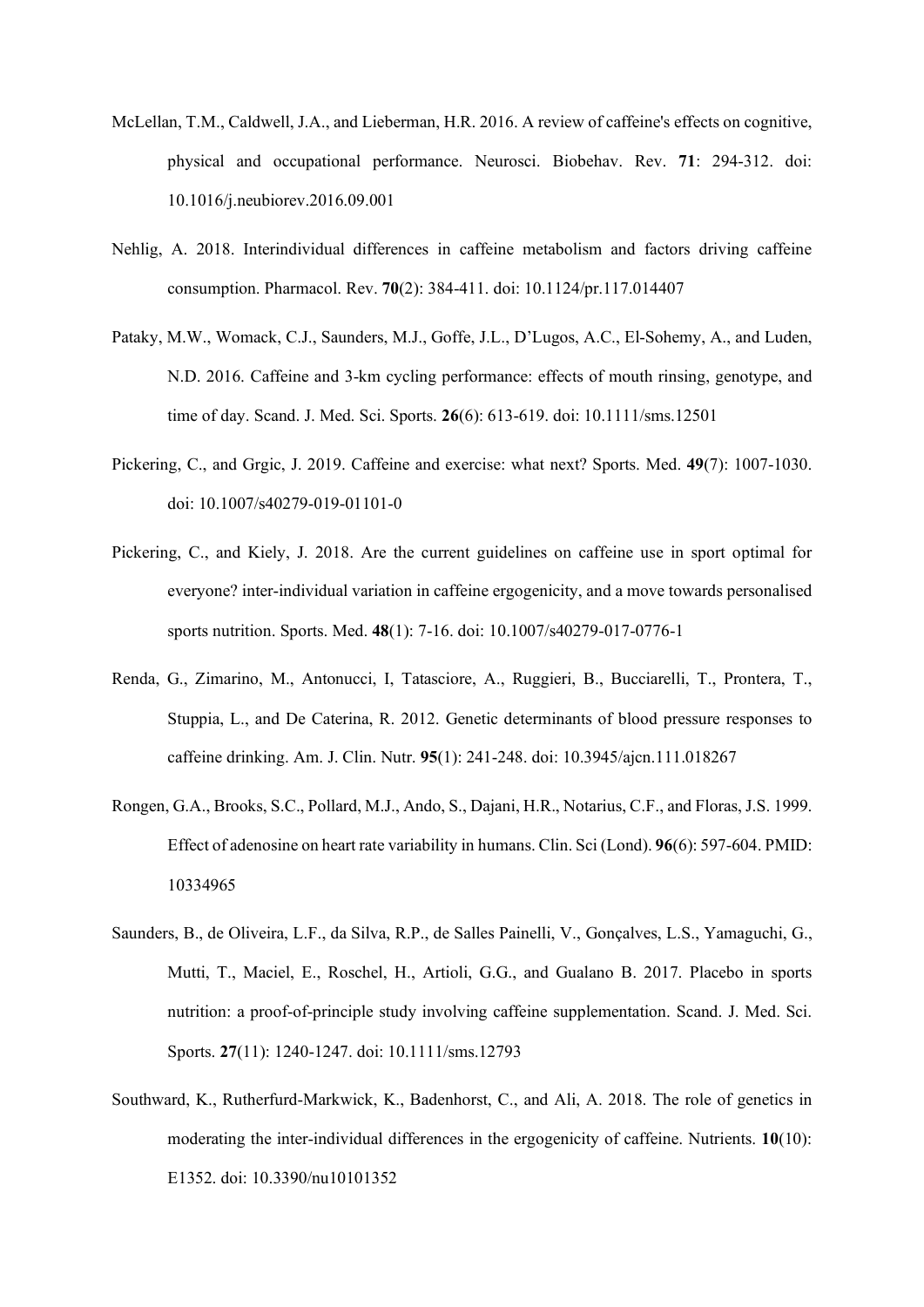- Spineli, H., Pinto, M.P., Dos Santos, B.P., Lima‐Silva, A.E., Bertuzzi, R., Gitaí, D.L.G., and de Araujo, G.G. 2020. Caffeine improves various aspects of athletic performance in adolescents independent of their 163 C > A *CYP1A2* genotypes. Scand. J. Med. Sci. Sports. doi: 10.1111/sms.13749
- Stadheim, H.K., Kvamme, B., Olsen, R., Drevon, C.A., Ivy, J.L., and Jensen, J. 2013. Caffeine increases performance in cross-country double-poling time trial exercise. Med. Sci. Sports. Exerc. **45**(11): 2175-2183. doi: 10.1249/MSS.0b013e3182967948
- Vercruyssen, F., Suriano, R., Bishop, D., Hausswirth, C., and Brisswalter, J. 2005. Cadence selection affects metabolic responses during cycling and subsequent running time to fatigue. Br. J. Sports. Med. **39**(5): 267-272. doi: 10.1136/bjsm.2004.011668
- Womack, C.J., Saunders, M.J., Bechtel, M.K., Bolton, D.J., Martin, M., Luden, N.D., Dunham, W., and Hancock, M. 2012. The influence of a *CYP1A2* polymorphism on the ergogenic effects of caffeine. J. Int. Soc. Sports. Nutr. **9**(1): 7. doi: 10.1186/1550-2783-9-7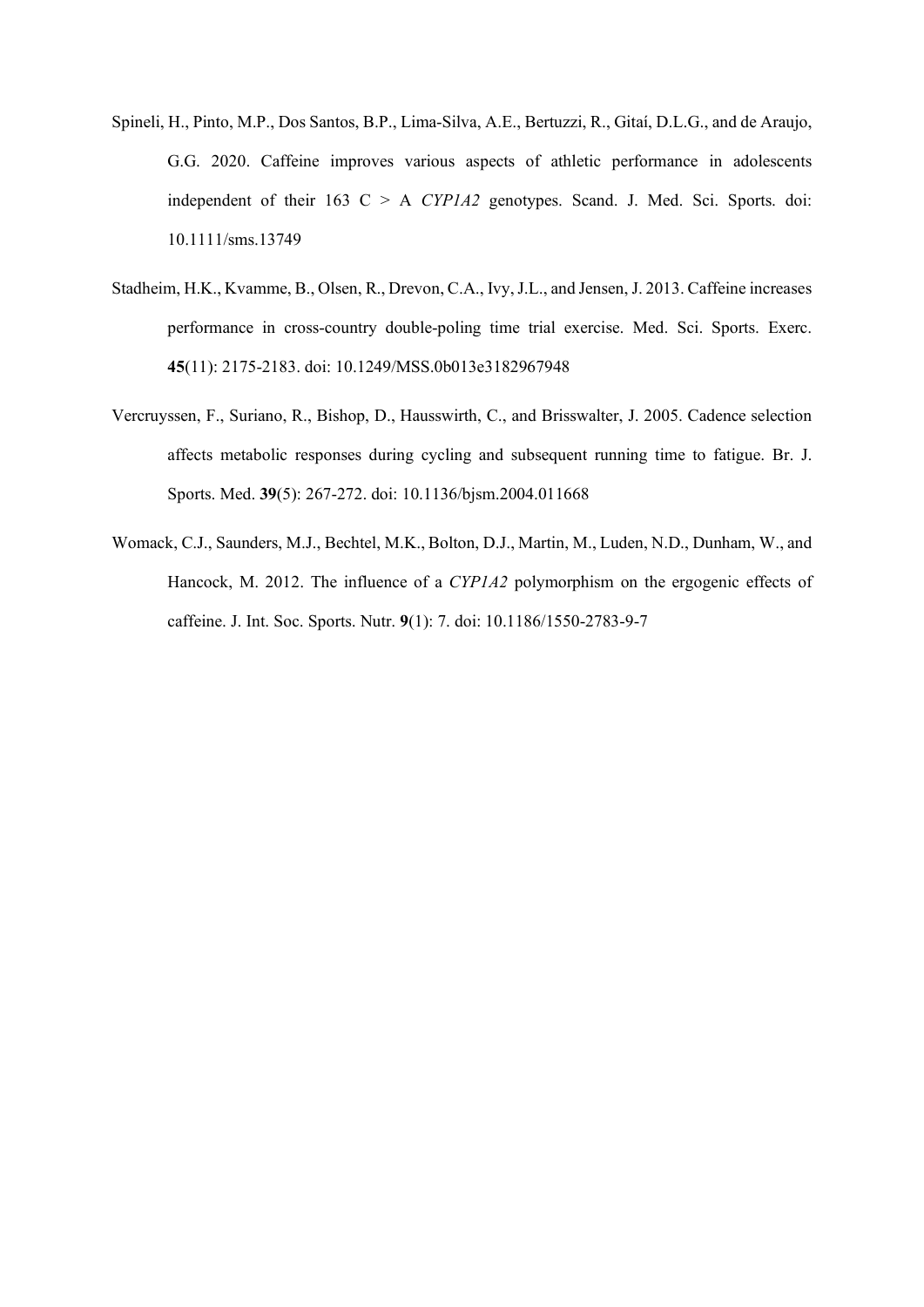

Figure 1. The effects of caffeine supplementation (5 mg·kg<sup>-1</sup>) on measures of breathing frequency (A), blood glucose (B), blood lactate (C), heart rate (D), respiratory exchange ratio (E), ratings of perceived exertion (F), minute ventilation (G), and oxygen uptake (H), during an incremental test on a cycle ergometer. Values are means, bars are standard deviations. \* *p* < 0.05; † main effect (*p* < 0.05) of supplement.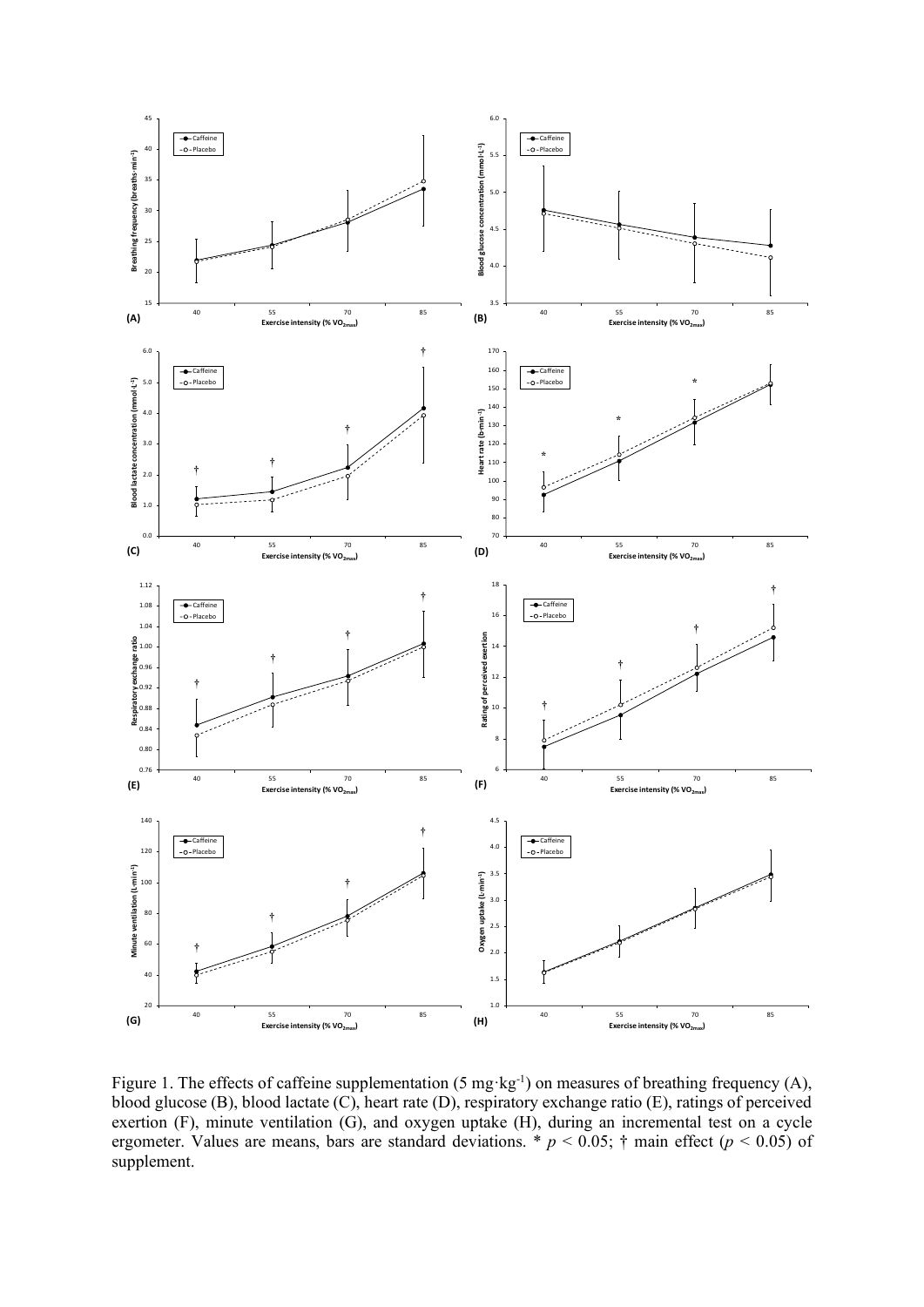

Figure 2. The effects of caffeine supplementation (5 mg·kg<sup>-1</sup>) on measures of respiratory exchange ratio during an incremental test on a cycle ergometer; differences between *CYP1A2* AA genotype (A) and AC/CC genotypes (B). Values are means, bars are standard deviations. † main effect (*p* < 0.05) of supplement.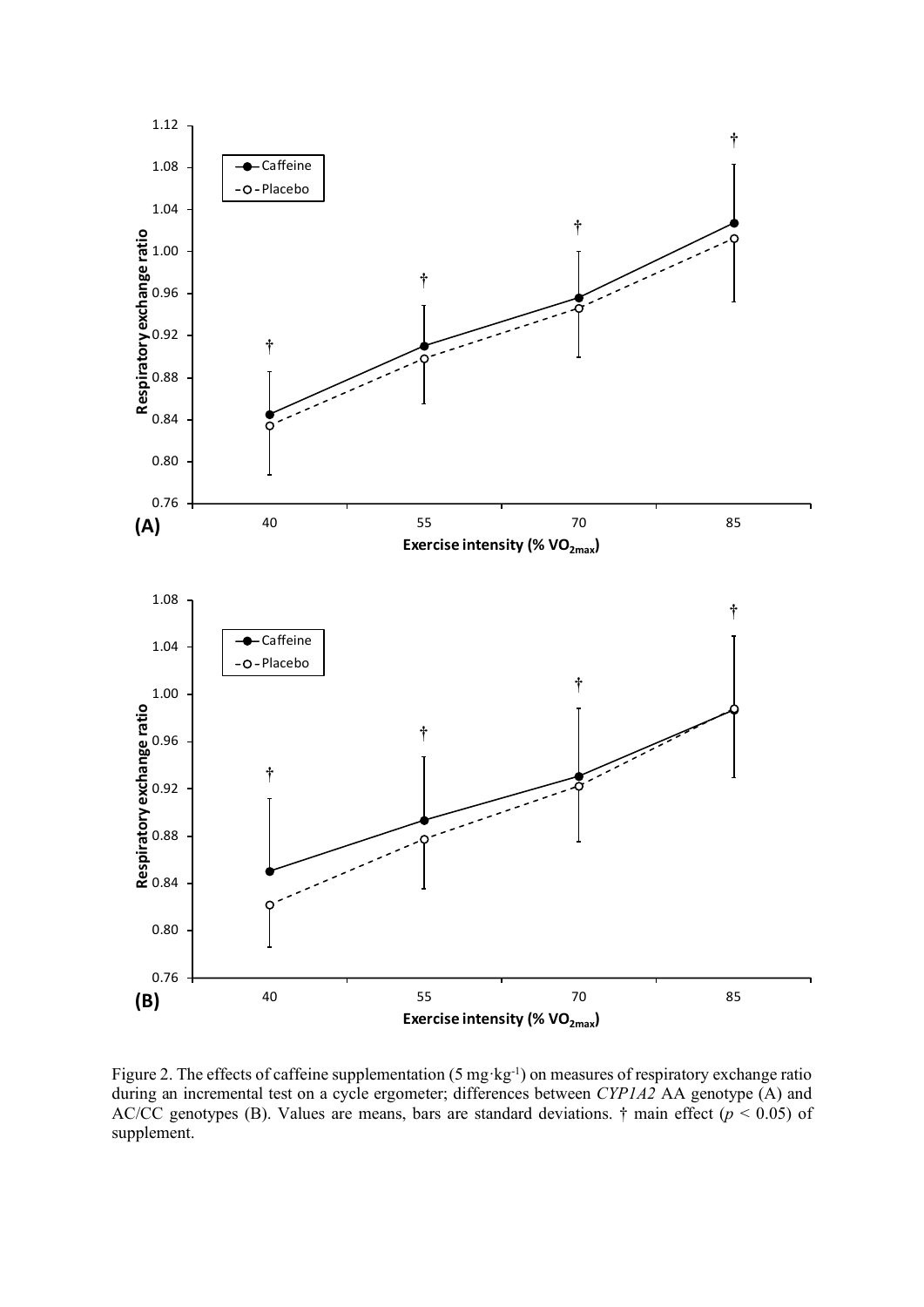

Figure 3. The effects of caffeine supplementation (5 mg·kg-1) and *ADORA2A* (A) and *CYP1A2* (B) genotypes on cycling time-trial performance  $(\sim 30 \text{ mins})$  ranked in order of individual change relative to placebo. Note: a positive value indicates an improvement in performance relative to placebo. Values are individual responses.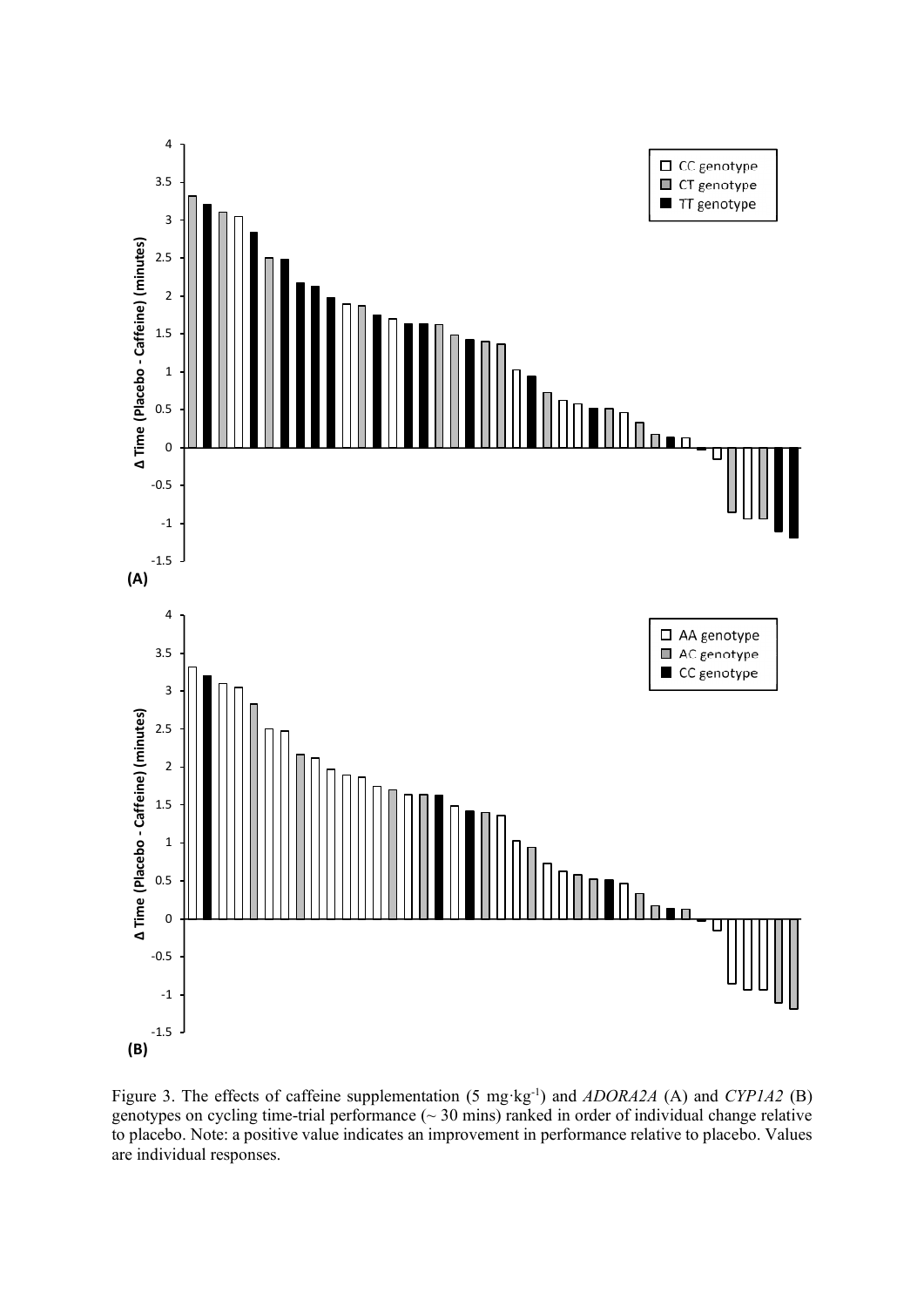| Gene<br>Genotype |    | Age            | Height          | Body mass       | VO <sub>2max</sub> | Caffeine            |  |
|------------------|----|----------------|-----------------|-----------------|--------------------|---------------------|--|
|                  |    | (yrs)          | (m)             | (kg)            | $(L·min-1)$        | $(mg \cdot d^{-1})$ |  |
| CC               | 10 | $43.3 \pm 8.5$ | $1.82 \pm 0.07$ | $79.5 \pm 12.1$ | $4.33 \pm 0.37$    | $326 \pm 100$       |  |
| <b>CT</b>        | 14 | $41.8 \pm 7.6$ | $1.79 \pm 0.07$ | $75.1 \pm 10.6$ | $4.07 \pm 0.46$    | $337 \pm 158$       |  |
| тт               | 16 | $44.9 + 9.3$   | $1.83 \pm 0.07$ | $77.2 \pm 6.9$  | $4.05 \pm 0.45$    | $359 \pm 108$       |  |
| AA               | 22 | $43.7 + 8.5$   | $1.84 \pm 0.07$ | $77.7 + 9.4$    | $4.20 \pm 0.43$    | $340 \pm 136$       |  |
| AC/CC            | 18 | $43.1 \pm 8.6$ | $1.79 \pm 0.06$ | $76.1 \pm 10.1$ | $4.03 \pm 0.44$    | $346 \pm 110$       |  |
|                  |    | n              |                 |                 |                    |                     |  |

**Table 1**. Participant characteristics for the experimental phase (Phase II) of the study. Values are means  $±$  standard deviation.

Note: Caffeine = estimated habitual caffeine consumption.

**Table 2.** The effects of caffeine supplementation (5 mg·kg<sup>-1</sup>) on resting physiological responses. Values are means  $\pm$  standard deviations.

| Supplement | BF               | [BGI]           | [BLa]           | $BP$ (dia)      | $BP$ <sub>(sys)</sub> | <b>Heart rate</b>    | <b>RER</b>       | V۴              | VO <sub>2</sub> |
|------------|------------------|-----------------|-----------------|-----------------|-----------------------|----------------------|------------------|-----------------|-----------------|
|            | $(breaks·min-1)$ | $(mmol·L-1)$    | $(mmol·L-1)$    | (mmHg)          | (mmHg)                | $(b \cdot min^{-1})$ |                  | $(L·min-1)$     | $(L·min-1)$     |
| Caffeine   | $13.1 \pm 3.3$   | $4.83 \pm 0.57$ | $0.93 \pm 0.29$ | $88.6 \pm 8.3*$ | $135.9 \pm 11.9*$     | $55.4 \pm 9.9^*$     | $0.86 \pm 0.11*$ | $12.3 \pm 3.1*$ | $0.35 \pm 0.08$ |
| Placebo    | $13.3 \pm 3.2$   | $4.90 \pm 0.62$ | $0.89 \pm 0.30$ | $83.2 \pm 8.4$  | $128.8 \pm 10.6$      | $58.7 \pm 8.7$       | $0.82 \pm 0.07$  | $10.8 \pm 2.8$  | $0.34 \pm 0.09$ |

**Note**: BF = breathing frequency, [BGI] = blood glucose concentration; [BLa] = blood lactate concentration; BP<sub>(dia)</sub> = diastolic blood pressure; BP<sub>(sys)</sub> = systolic blood pressure; RER = Respiratory exchange ratio; V<sub>E</sub> = minute ventilation; VO<sub>2</sub> = rate of oxygen uptake. \*significant effect (*p* < 0.05) of supplement.

| Table 3. Probability values for statistical tests investigating the influence of ADORA2A and CYP1A2 genotypes on the effects of caffeine                     |  |
|--------------------------------------------------------------------------------------------------------------------------------------------------------------|--|
| supplementation $(5 \text{ mg} \cdot \text{kg}^{-1})$ on physiological responses at rest and during incremental exercise and cycling time-trial performance. |  |

|                             |                       | <b>MAIN EFFECTS AND INTERACTIONS</b> |         |         |        |                  |                |               |                            |                           |                                                |                                          |
|-----------------------------|-----------------------|--------------------------------------|---------|---------|--------|------------------|----------------|---------------|----------------------------|---------------------------|------------------------------------------------|------------------------------------------|
|                             |                       | Sup                                  | Int     | ADORA2A | CYP1A2 | $Sup \times Int$ | Sup<br>ADORA2A | Sup<br>CYP1A2 | Int<br>$\times$<br>ADORA2A | Int<br>$\times$<br>CYP1A2 | $\mathop{\mathsf{Sup}}_\mathsf{x}$<br>Int<br>× | Sup<br>$\times$<br>Int<br>$\pmb{\times}$ |
|                             | <b>BF</b>             | 0.726                                | ٠       | 0.510   | 0.111  |                  | 0.305          | 0.914         | ٠                          |                           | ADORA2A                                        | CYP1A2                                   |
|                             | [BGI]                 | 0.535                                |         | 0.300   | 0.186  |                  | 0.494          | 0.339         |                            |                           |                                                |                                          |
|                             | [BLa]                 | 0.248                                |         | 0.730   | 0.206  |                  | 0.874          | 0.127         |                            |                           |                                                |                                          |
|                             | $BP$ <sub>(dia)</sub> | < 0.001                              |         | 0.762   | 0.948  |                  | 0.149          | 0.783         |                            |                           |                                                |                                          |
| REST                        | $BP$ <sub>(sys)</sub> | < 0.001                              |         | 0.974   | 0.684  |                  | 0.213          | 0.678         |                            |                           |                                                |                                          |
|                             | Heart rate            | 0.001                                |         | 0.644   | 0.878  |                  | 0.969          | 0.401         |                            |                           |                                                |                                          |
|                             | <b>RER</b>            | 0.010                                | ٠       | 0.139   | 0.845  |                  | 0.140          | 0.410         |                            |                           |                                                |                                          |
|                             | $V_{E}$               | 0.005                                | ٠       | 0.759   | 0.745  |                  | 0.335          | 0.153         |                            |                           |                                                |                                          |
|                             | VO <sub>2</sub>       | 0.354                                |         | 0.115   | 0.327  |                  | 0.903          | 0.076         |                            |                           |                                                | ٠                                        |
| <b>INCREMENTAL EXERCISE</b> | <b>BF</b>             | 0.664                                | < 0.001 | 0.382   | 0.552  | 0.091            | 0.600          | 0.739         | 0.480                      | 0.925                     | 0.081                                          | 0.303                                    |
|                             | [BGI]                 | 0.218                                | < 0.001 | 0.479   | 0.572  | 0.309            | 0.994          | 0.873         | 0.122                      | 0.500                     | 0.995                                          | 0.635                                    |
|                             | [BLa]                 | < 0.001                              | < 0.001 | 0.399   | 0.165  | 0.444            | 0.379          | 0.972         | 0.484                      | 0.077                     | 0.368                                          | 0.746                                    |
|                             | Heart rate            | < 0.001                              | < 0.001 | 0.631   | 0.386  | < 0.001          | 0.630          | 0.902         | 0.865                      | 0.630                     | 0.171                                          | 0.725                                    |
|                             | <b>RER</b>            | 0.016                                | < 0.001 | 0.580   | 0.220  | 0.196            | 0.301          | 0.952         | 0.835                      | 0.089                     | 0.323                                          | 0.002                                    |
|                             | RPE                   | < 0.001                              | < 0.001 | 0.804   | 0.340  | 0.095            | 0.995          | 0.778         | 0.427                      | 0.395                     | 0.957                                          | 0.091                                    |
|                             | $V_{E}$               | 0.008                                | < 0.001 | 0.715   | 0.087  | 0.530            | 0.063          | 0.405         | 0.947                      | 0.202                     | 0.062                                          | 0.253                                    |
|                             | VO <sub>2</sub>       | 0.556                                | < 0.001 | 0.138   | 0.109  | 0.525            | 0.059          | 0.112         | 0.213                      | 0.882                     | 0.134                                          | 0.672                                    |
|                             | <b>MPO</b>            | < 0.001                              | ٠       | 0.574   | 0.693  | $\sim$           | 0.514          | 0.386         | ÷.                         |                           |                                                | $\sim$                                   |
|                             | <b>BF</b>             | 0.009                                | ٠       | 0.228   | 0.655  | ٠                | 0.608          | 0.849         |                            |                           |                                                |                                          |
|                             | [BG]                  | < 0.001                              | ٠       | 0.325   | 0.968  |                  | 0.111          | 0.590         |                            |                           |                                                |                                          |
|                             | [BLa]                 | < 0.001                              |         | 0.210   | 0.721  |                  | 0.098          | 0.971         |                            |                           |                                                |                                          |
| <b>TIME-TRIAL</b>           | Heart rate            | < 0.001                              | ٠       | 0.596   | 0.632  |                  | 0.073          | 0.206         |                            |                           |                                                |                                          |
|                             | <b>RER</b>            | < 0.001                              |         | 0.313   | 0.673  |                  | 0.058          | 0.687         |                            |                           |                                                |                                          |
|                             | $V_{E}$               | < 0.001                              |         | 0.933   | 0.710  |                  | 0.911          | 0.080         |                            |                           |                                                |                                          |
|                             | VO <sub>2</sub>       | 0.172                                |         | 0.415   | 0.725  |                  | 0.441          | 0.275         |                            |                           |                                                |                                          |

 $\frac{VO_2}{VO_2}$  0.172 0.415 0.725 0.441 0.275 0.725 0.941 0.275 0.441 0.275 0.441 0.275 0.441 0.275 0.275 0.975 0.441 0.275 0.441 0.275 0.50 0.975 0.975 0.975 0.975 0.975 0.975 0.975 0.975 0.975 0.975 0.975 0.975 0.975 0. Int = intensity; MPO = mean power output; RER = respiratory exchange ratio; RPE = rating of perceived exertion; Sup = supplement; V<sub>E</sub> = minute ventilation; VO<sub>2</sub> = rate of oxygen uptake.